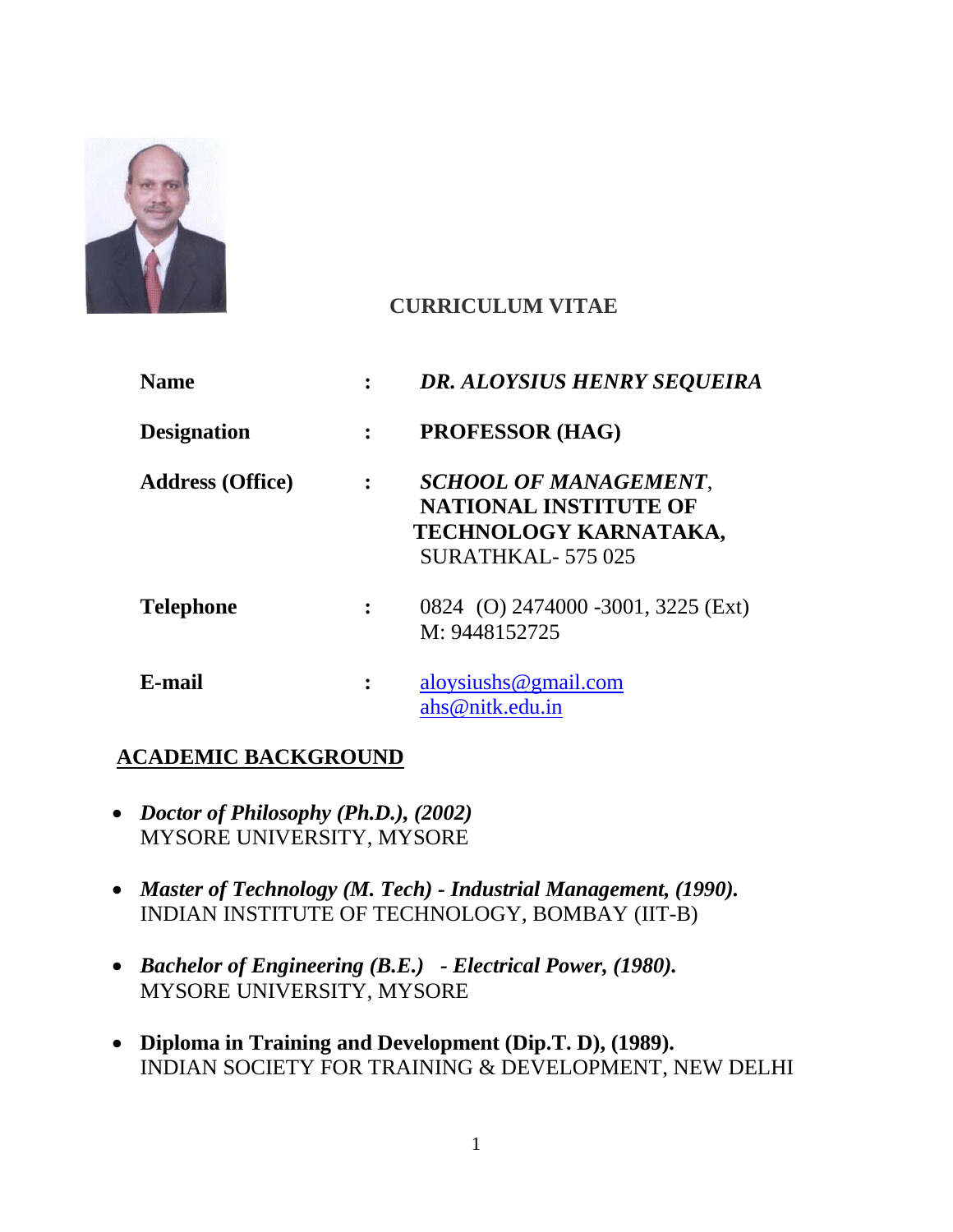### **PROFESSIONAL CAREER**

- Presently, **Professor (HAG)** in School of Management (erstwhile Department of Humanities, Social Sciences and Management), NITK, Surathkal (since November 2007 until date)
- Former **Dean –Faculty Welfare**, NITK
- Former and First **Registrar,** NITK
- Former **Head of** Department of Humanities, Social Sciences and Management from 1994-2008
- Former **Head-School of Management** from 2014-16
- **Professional Experience** of 40 years as a *Teacher, Researcher* and *Administrator*.
- **Previous Posts held**: Director NITK-STEP, Assistant Professor, Project Officer-NTMIS, Lecturer, Teacher Trainee.

## **IMPORTANT POSITIONS HELD & BEING HELD OUTSIDE INSTITUTE**

• Expert Member- NBA, AICTE, ASRB; Member: Governing Body, Governing Council, Management Committee, Academic Council, Faculty/staff Selection Committee, Senate, Doctoral Advisory Board, Board of Examiners, Board of Studies, Paper Reviewer, Academic auditor & Ph.D. Referee - in various reputed Institutions & Universities.

## **PAPERS PUBLICATIONS /PRESENTATIONS**

| Journal:<br>International - 29<br>National -28 | <b>Conferences:</b><br>International -26<br>National - 24 | Workshops-12<br>Seminars-16<br>Chapters in Books -15 |  |  |
|------------------------------------------------|-----------------------------------------------------------|------------------------------------------------------|--|--|
|                                                |                                                           |                                                      |  |  |
| Colorails Last 10 years in Annexure).          |                                                           |                                                      |  |  |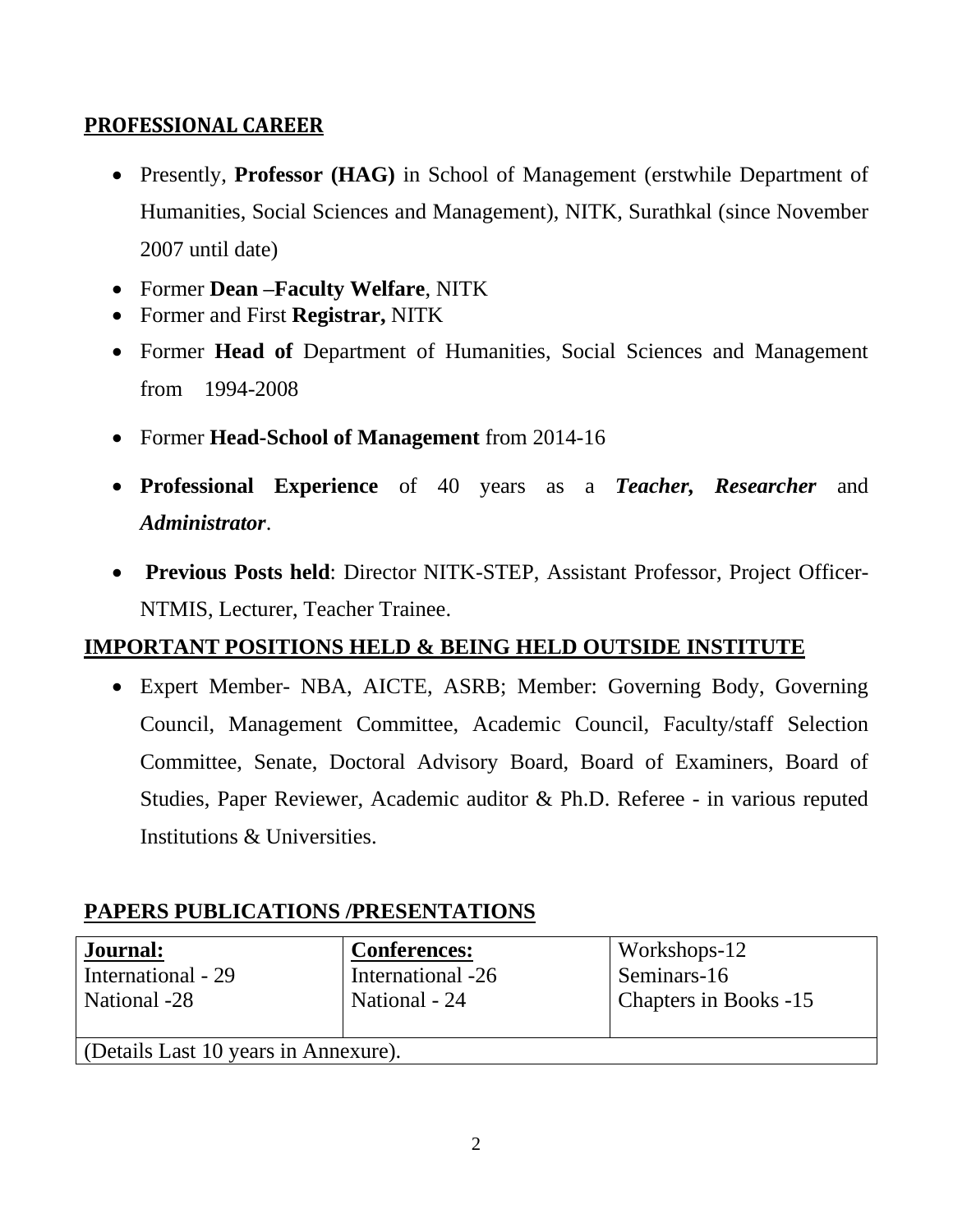### **RESEARCH GUIDANCE:**

### **Supervised: Thirteen (13) Research Scholars successfully for award of Ph.D.**

- *1. Sambatur Sridhar:* An Exploratory Study on Teaching Effectiveness and Research Productivity in Higher Technical Education institutions in India. *(Awarded 2008-NITK, Surathkal).*
- *2. Ramaswami Venkatesh***:** A Study on Ethnic Population and Product Choices with Reference to Indian Settlers in Middle East Asia. *(Awarded 2009-NITK, Surathkal).*
- 3. *Narayan Kayarkatte* **:** Impact of Voluntary Retirement Scheme (VRS 2000) on the Employee Beneficiaries of Public Sector Banks. *(Awarded 2010-NITK, Surathkal).*
- 4. *Sunil Cyprian D'Souza***:** A Study on Service Quality and Performance in Healthcare Organizations, *(Awarded 2012- -NITK, Surathkal)*.
- *5. Seema Shenoy:* Strategic Alternatives for Enabling Supermarket Retailers in India Attain Competitive Advantage, (Co-Guide: Dr. K. Devaraj) *(Awarded 2012-NITK, Surathkal -)*
- 6. *Bijuna Mohan*: Brand Equity for Leveraging Business Performance of Fast Moving Consumer Goods (FMCG) Companies. *(Awarded 2013- -NITK, Surathkal).*
- *7. Rashmi Uchil:* Assessment of the Relationship between Organizational Culture, Identification and Commitment in the context of Mergers. *( Awarded 2013--NITK, Surathkal ).*
- 8. *Raghunadhan T***.:** Strategic Management in Centrally Funded Technical Institutions in India *(Awarded 2014- -NITK, Surathkal).*
- 9. *Manohar Vincent Serrao*: Impact of Financial Inclusion Policy- A Study on the Socio-Economic Status of Rural and Urban Households (Co-Guide: Dr K.V.M Varambally) *(Awarded 2014 - Manipal University).*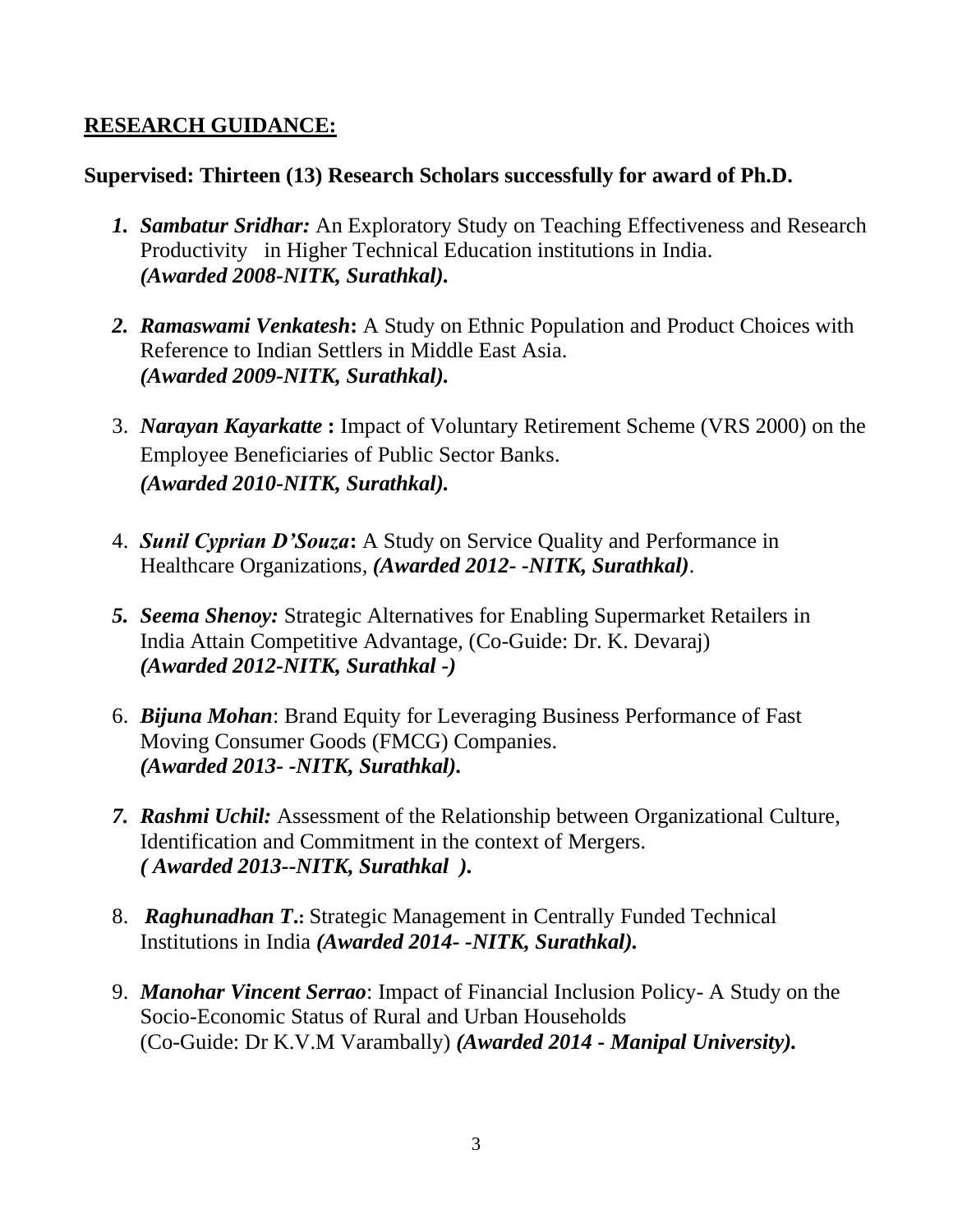- *10.Krishna Kishore S.V:* A Study on Adoption of Branchless Banking Service in Rural Areas with Special Reference to Mobile Banking Service **(***Awarded 2015- - NITK, Surathkal).*
- 11.*Claret P. E. Mendonca:* Women Entrepreneurs in Small and Medium Enterprises and their Access to Finance (*Awarded 2017-NITK, Surathkal* ).
- 12. *Vijayalakshmi N.S:* Structural Diversity of Campus Environments in Higher Technical Institutes: A Study on Undergraduate Students of Indian Institute of Technology and National Institute of Technology (*Awarded 2018- NITK, Surathkal* ).
- 13.*Vadivel S. M:* Development and Implementation of Lean Service Tools and Techniques in India Post mail Service – A Case Study (Awarded 2020- NITK, Surathkal).
- One Research Scholar is currently pursuing PhD.

# **POST GRADUATE PROJECTS GUIDANCE**

Guided 43 Post Graduate major projects belonging to MBA, M.Tech, MCA, Dip.T.D and M.Phil. Programs.

## **RESEARCH PROJECTS**

Successfully completed sponsored research projects of MHRD/AICTE/ ICSSR – CPRHE –NUEPA/BCD, New Delhi:

- Two Projects Under Thrust Area Chief Coordinator,
- Two Projects Under Research & Development as Co-Coordinator,
- One Project Sponsored by the British Council Division under UK-India REC Project in Area of Educational Technology.

## **RESEARCH AWARD**

• Vadivel S.M and Sequeira A.H., "Green Postal Service Design: Integrating quality function deployment from customer's perspectives", Best paper award at 2nd International Conference on Innovative Research in Science, Technology and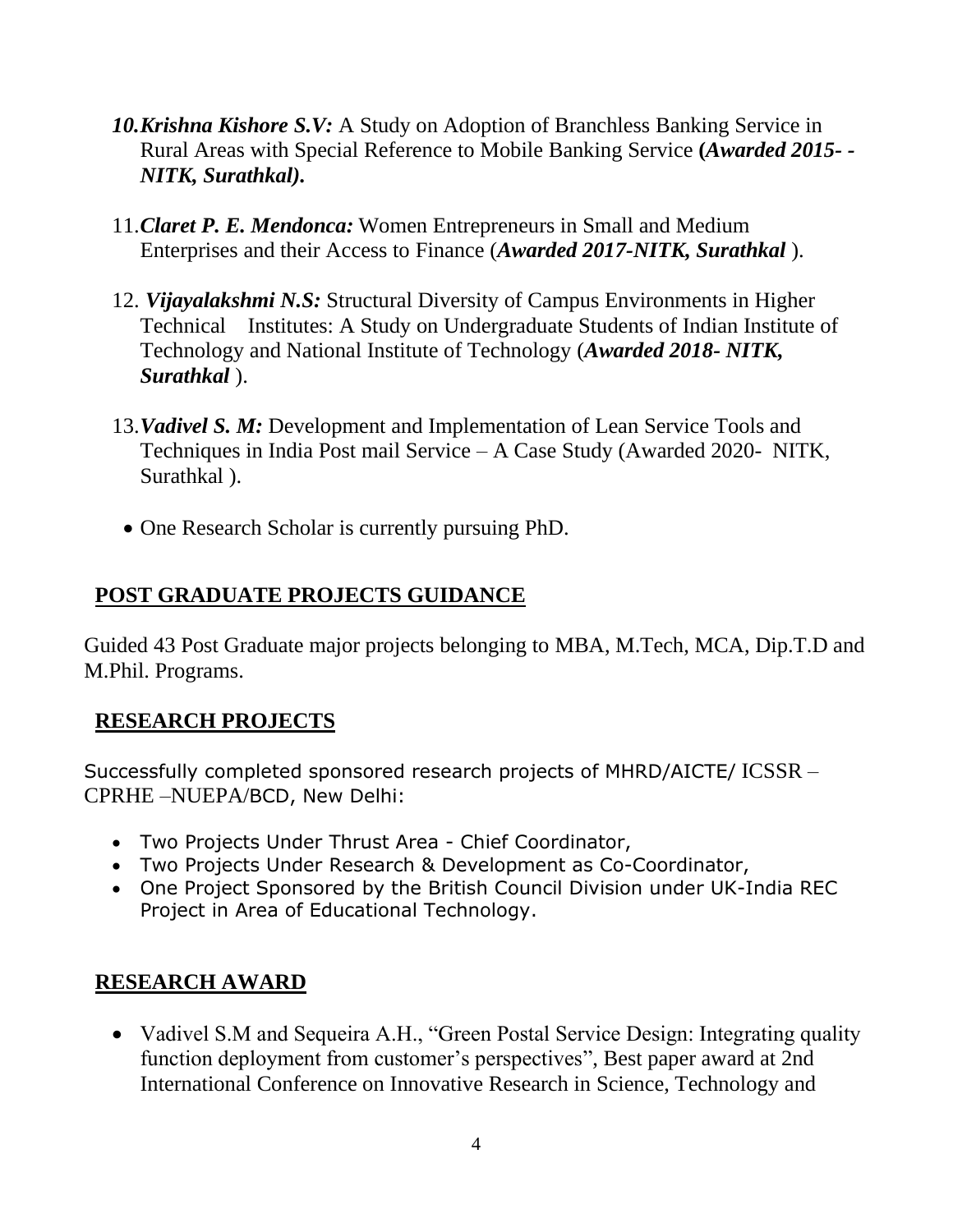Management (ICIRSTM 18), National university of Singapore (NUS), Singapore, 29-30, September 2018.

- Claret Mendonca and A.H. Sequeira, 'Award for Outstanding Research Paper ' titled "*Women Entrepreneurship for Economic Growth and Development: A Framework*" , presented at the International Research Conference at Jamnalal Bajaj Institute of Management Studies , Mumbai ,on 6th and 7th March , 2014.
- Sunil D'Souza and A.H. Sequeria, ANVESHANA 2012 Best Research Paper Contest award for the paper titled, "*Development of Grounded Theory towards the Measurement of Patient Service Quality in Healthcare Organisations*" organized by PEST, Bangalore , 2012.
- Sunil D'Souza and A.H. Sequeria 'Best competitive paper award' for their outstanding research work on "Inclusive growth in Enhancing healthcare service quality", I8 December, 2015 at Indian Institute of Management- Bangalore.

# **PAPER REVIEWER / EDITORIAL BOARD MEMBER:**

- *SAGE Open*
- *South Asian Journal of management*
- *Journal of Management and Sustainability* (*JMS*)
- *International Journal of Business and Management*
- *Amity Journal of Management Research*

# **COURSES TAUGHT:**

 List of Courses taught to UG and PG students of various programs: Ph.D., M.B.A, M.C.A, M.Tech. & B.Tech. :

| • Research Methodology      | • Entrepreneurship      |
|-----------------------------|-------------------------|
| • Business Research         | • Managerial Economics  |
| • Marketing Management      | • Business Policy       |
| • Human Resource Management | • Organization Behavior |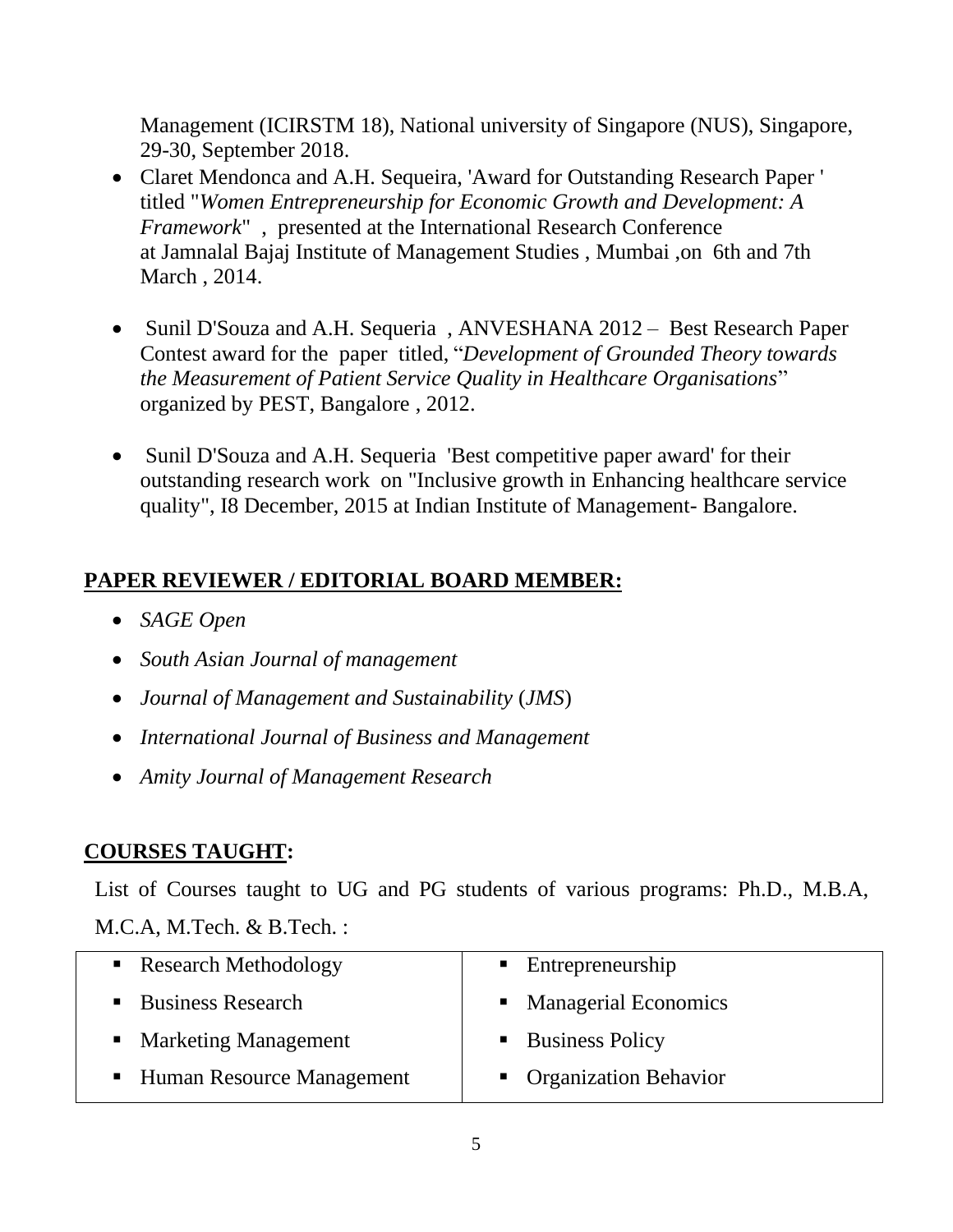| <b>International Human Resource</b> | ■ Strategic Analysis                 |
|-------------------------------------|--------------------------------------|
| Management                          | <b>Management Information System</b> |
| • Principles and Practices of       |                                      |
| Management                          |                                      |
|                                     |                                      |

### **AWARDS AND RECOGNITION**

- *Distinguished Service 25 years Award*, NITK Surathkal , Independence Day, (2011)
- *Distinguished Service Award*, NITK-Alumni Surathkal, Golden Jubilee Year, (2010)
- *Distinguished Alumnus Award, Manipal Institute of Technology, Manipal,* Golden Jubilee Year, (2009).
- *Achievement Award for Contribution to the Society* Yuvavahini, Surathkal Unit, (2005).

## **ABROAD ASSIGNMENTS**

- Visited USA for research interactions with North Eastern University, Boston and University of Sothern California, Los Angeles, June/July 2015.
- Represented Direct Admission of Students Abroad ( DASA)-MHRD 2013 at the Gulf Education and Training Exhibition (GETEX 2013 ) , Dubai ,April 2013 .
- Participated as Resource Faculty for Summer University (SU )2010 at HEIG-VD University, Switzerland, July 4-30, 2010
- Visited Germany as Project Technical Consultant, September, 2001
- Technical Cooperation Program (TCP)Training in U.K. at University of Huddersfield in the area of Educational Technology under UK-India RECs Project, February- July, 1995.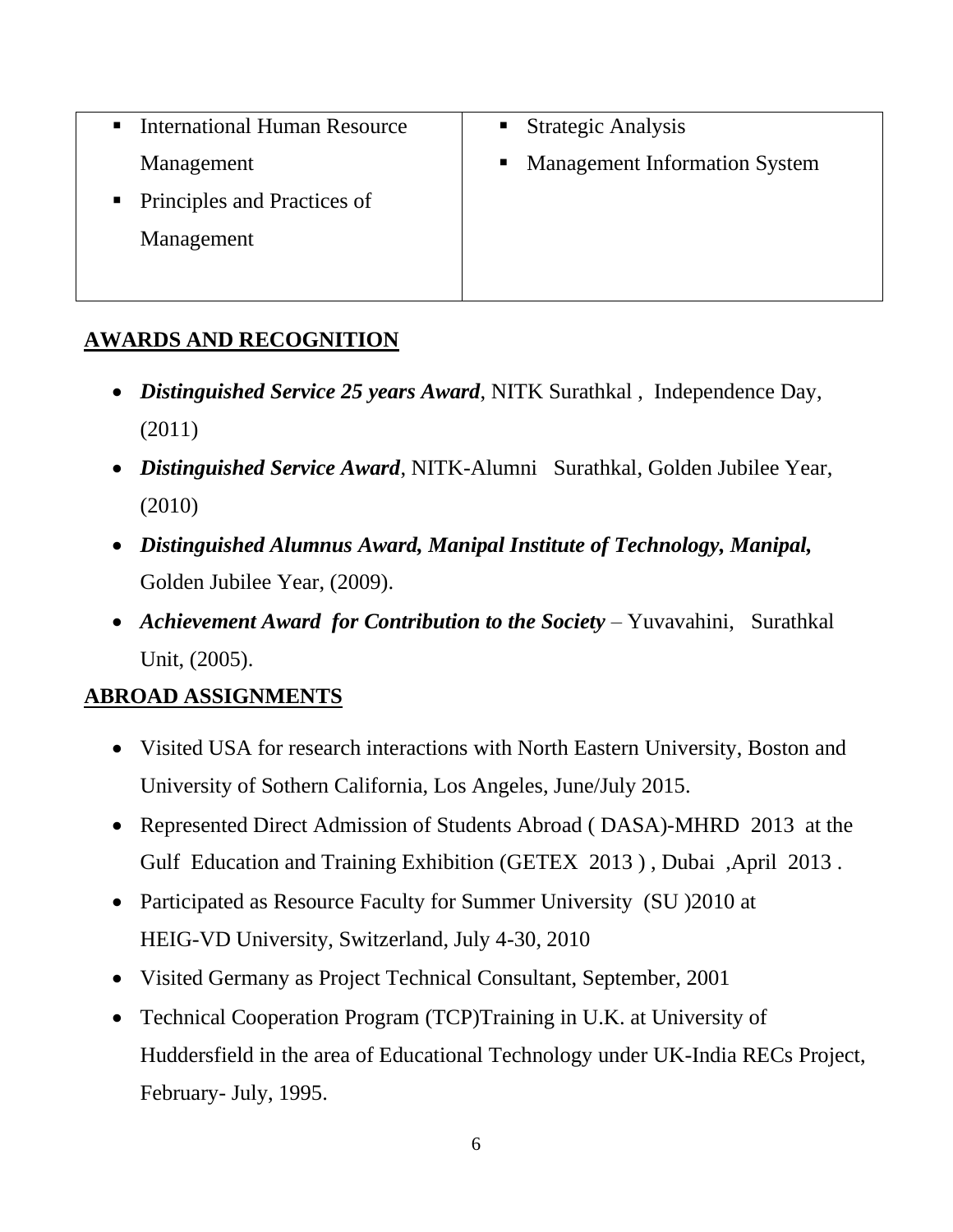#### **PUBLICATIONS( Last 10 years)**

#### **International Journals**

- 1. Vadivel S.M and Sequeira A. H., Deeksha Sanjay Shetty, Sunil Kumar Jauhar (2020) "Enhancing the Operational Performance of Mail Processing Facility Layout selection using AHP" International Journal of System Assurance Engineering and Management, Springer publishers. 11(2),pp.494-505.DOI: <https://doi.org/10.1007/s13198-019-00854-1>
- 2. Vadivel S.M., Sequeria A. H., Sunil Kumar Jauhar, Vimal Kumar (2020) "Sustainable postal service design: Integrating quality function deployment from the customers perspective" International Journal of System Assurance Engineering and Management, Springer publishers.11(2),pp.261-273. DOI:https://doi.org/10.1007/s13198-019-00906-6
- 3. Vadivel S.M and Sequeria A. H. (2018) "Enhancing the Operational Performance of Mail Processing Facility Layout selection using Multi - Criteria Decision Making Methods" International Journal of Service and Operations Management, Inderscience publishers. (Scopus Indexed).DOI: 10.1504/IJSOM.2020.10018620.
- 4. Vadivel S.M., and Sequeria A. H. (2019) "A hybrid method for the selection of facility layout using experimental design and grey relational analysis: A case study", International Journal of Hybrid Intelligent Systems (IJHIS), IOS Press publishers, pp.1-10, DOI: 10.3233/HIS-190264.
- 5. Vadivel S.M and Sequeria A. H. (2017) "Lean service application towards operational performance in Indian Postal Mailing Service – A Conceptual Model, International Journal of Engineering Technology Science and Research, 4,(10),pp.  $24 - 28.$
- 6. Vijayalakshmi N.S, Sequeira A.H. (2018). "Campus Adaptations of Physical Disabled Students" *International Journal for Research in Engineering Application and Management*, 4 (3), 621 – 629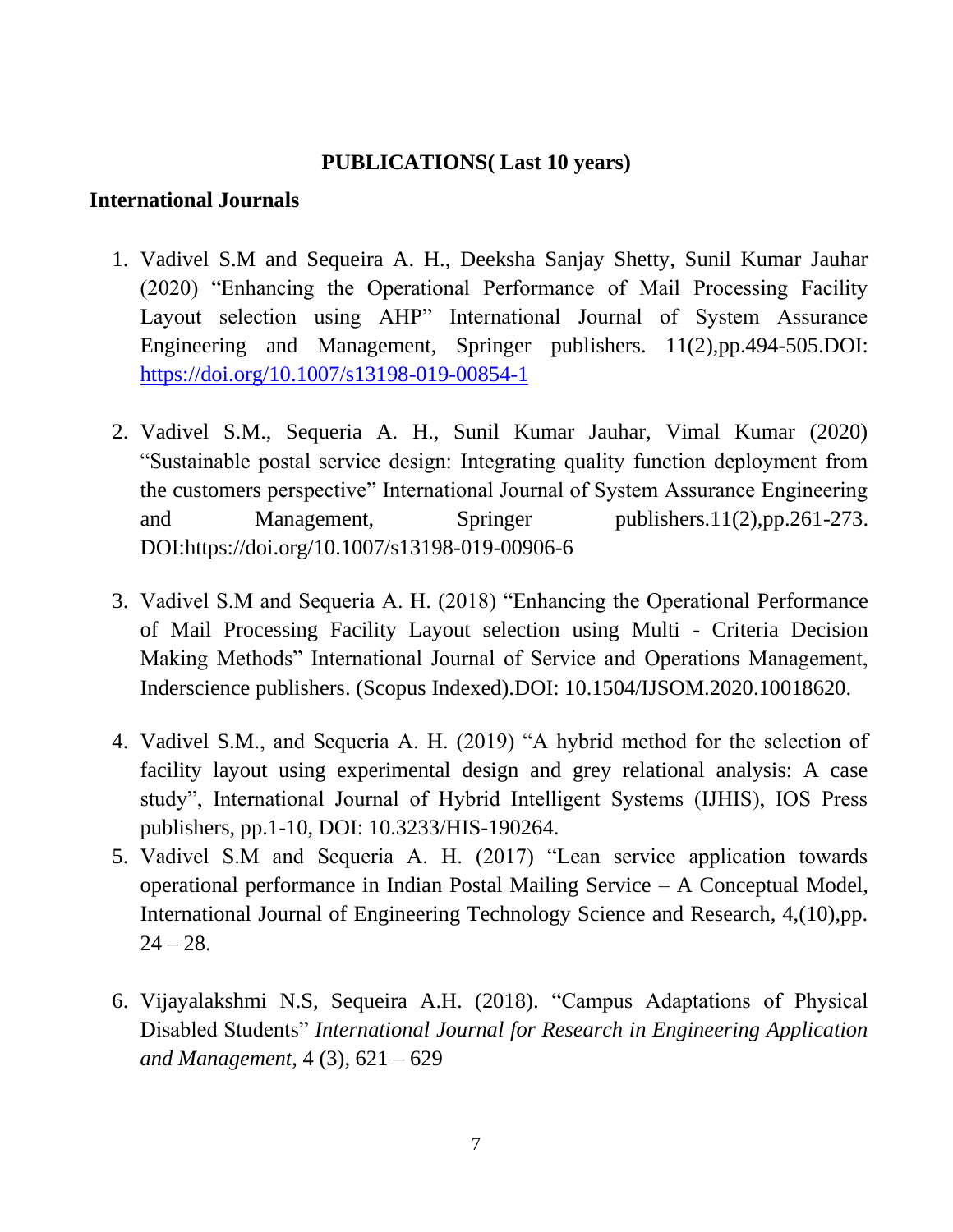- 7. Vijayalakshmi N.S, .Sequeira A.H. (2018). "A Conceptual Framework on Perceptions of Campus Climate Transcending and Transgressing Campus Diversity", *International Journal of Research in Social Sciences*, 8 (6), 594 – 610.
- 8. Vijayalakshmi N.S, .Sequeira A.H. (2018). "Social Adaptation At Campus Environments" *International Journal of Social Science and Economic Research,*   $3(6)$ ,  $2390 - 2411$ .
- 9. Vijayalakshmi N.S, Sequeira A.H. (2018). "Physical and Psychological Adaptation at Campus Environments", *Research Review:International Journals of Multidisciplinary,* 3 (6), 314 – 324.
- 10.Vijayalakshmi N.S, Sequeira A.H. (2018). "Campus Environments An Institutional Perspective*", International Journal of Innovative Studies in Sociology and Humanities,* 3(6), 53 – 63.
- 11.Vijayalakshmi N.S, .Sequeira A.H. (2018). "A Conceptual Framework on Perspectives of Student Experiences at Campus Throttling Student Satisfaction*", International Journal of Applied Social Science*, 5 (6), 870 – 877.
- 12.Vijayalakshmi N.S, .Sequeira A.H. (2018). "Campus Environment A Study of Adjustment Versus Adaptation On Academic Forefront" *International Journal of Research in Advent Technology*, 6 (7), 1536 – 1550.
- 13.Vijayalakshmi N.S, Sequeira A.H. (2018). "Reverence of Occupational Involvement By Parent – The Father On Students' Adaptability At Campus.'' *International Journal of Research and Analytical Reviews,* 5 (2), 524 -533.
- 14.Vijayalakshmi N.S and Sequeira A. H. ,(2018), "A Conceptual Framework On Nature Of Higher Education Institutions Influencing Student Experiences By Multitudinal Functioning Of Campus Environments", *International Journal of Science and Engineering* , Vol.3 , Issue 4, pp59-63 .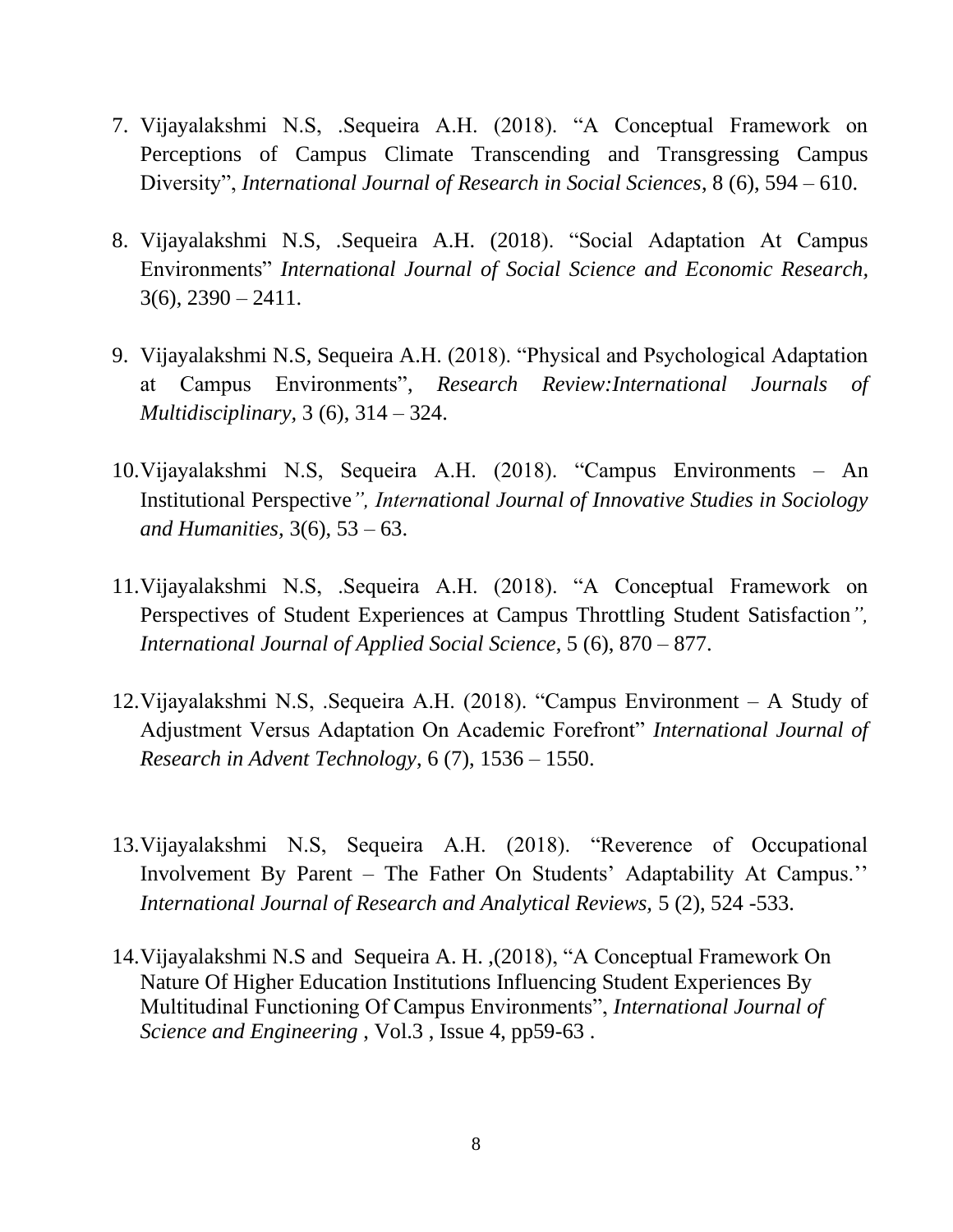- *15.*Vijayalakshmi N.S and Sequeira A. H. ,(2018) ,"Campus Adaptations among First Generation and Non First-Generation Students" *International Journal of Research in Sociology and Anthropology* ,Vol. 4, Issue 2, pp 17-30.
- *16.*Vijayalakshmi NS and Sequeira A.H. ,(2018) Campus Adaptations Of Engineering Undergraduates By Social Category Of Caste , *International Journal of Interdisciplinary Research and Innovations ,* Vol. 6, Issue 2, pp 294-313.
- *17.*Vadivel S.M and Sequeira A. H. ,(2017) "Lean service application towards operational performance in Indian Postal Mailing Service – A Conceptual Model, *International Journal of Engineering Technology Science and Research*,Vol.4,No.10,pp 24 – 28.
- *18.*Vijayalakshmi N.S, Dr.Sequeira A.H. (2017). "Campus Adaptation of Undergraduate Engineering Students by Parent - Fathers Level of Education." *Asian-African Journal of Economics and Econometrics,* 17 (1), 175 -188
- 19.Vijayalakshmi NS and Aloysius Henry Sequeira,(2017) "Campus Adaptatıons of Engıneerıng Undergraduates Across Academıc Years", *International Journal Of Environmental & Science Education* ,Vol. 12, No. 5, 349-358
- 20.Vijayalakshmi N.S and Sequeira A. H. ,(2017) "The nature of Mother's employment on nurturing campus persistence among undergraduate students", *Asian Social Science*, Vol 13 No 6, pp 46-54.
- 21.Vijayalakshmi N.S and Sequeira A. H. ,(2017) "Campus Adaptations of Engineering Undergraduates by Gender", *Mediterranean Journal of Social Sciences,* Vol 8 No 3, pp 305-313.
- 22.Vijayalakshmi N.S and Sequeira A. H. ,(2016) "Institutionalization of Father's Level of Income on Students Nature of Campus Adaptations", *International Journal of scientific research and management* ,Vol.4 ,Issue12 , pp 4956-4969.
- 23.Claret Mendonca and Sequeira A. H. ,(2016) "Policies and Programs of the Government Enabling Women-Owned Small and Medium Enterprises Access to Bank Finance", *Research Journal of Commerce & Behavioural Science*, Vol.05(12) ,pp. 57-65.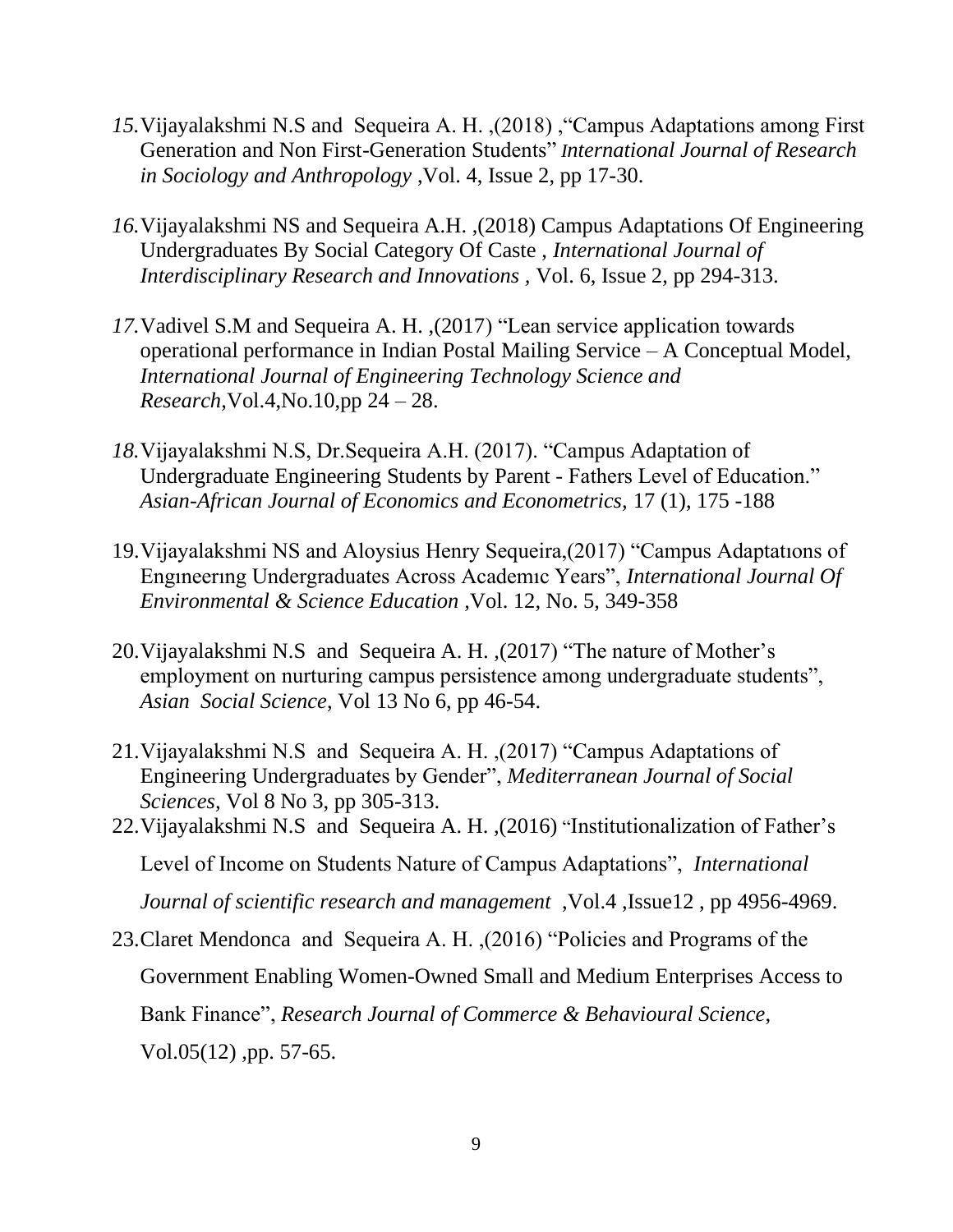- 24.Krishna Kishore S.V. and Aloysius Henry Sequeira ,(2016) "An Empirical Investigation on Mobile Banking Service Adoption in Rural Karnataka", *SAGE Open*, pp 1–21
- 25.Krishna Kishore S.V. , Aloysius Henry Sequeira ,(2015) "Cracking The Neural Code Of Rural People Regarding Mobile Phone Usage Patterns in Karnataka : A Case Study of Hassan District " , *International Journal of research in Commerce , IT & Management IJRCM*, Vol.5 (01).
- 26.Vijayalakshmi N.S and Sequeira A. H. ,(2015) "An Assessment Of Factors Influencing Informed Choice Of Discipline In Higher Technical Education", *International Journal of Multidisciplinary Educational Research* , Volume 4, Issue 1(1), pp192-208.
- 27.Krishna Kishore S.V. and Aloysius Henry Sequeira ,(2014) "An Empirical Observation Of Age Factor's Moderating Role On Mobile Banking Adoption In Rural Karnataka " , *International Journal Of Marketing, Financial Services & Management Research IJMFSMR*, Vol.3 (9).
- 28.Raghunandhan T. and Sequeira A. H. (2014), "A Need Based Approach for Technical Education in India" , *International Journal of Business and Innovation* ,Vol. 1, Issue 3, 43-47.
- 29.Raghunadhan T, Dr. A H Sequeira(2013) ,"Strategic 360 Degree Performance Appraisal Model as a Synergy for Strategic Education Planning in Premier HTIs in India" , *American International Journal of Research in Humanities, Arts and Social Sciences*, Issue 3, Vol. 1, pp. 17-22.
- 30.Raghunandhan T. and Sequeira A. H.(2013), "Strategic Management in Centrally Funded Technical Institutions(CFTIs ) in India: A Conceptual Model for Effective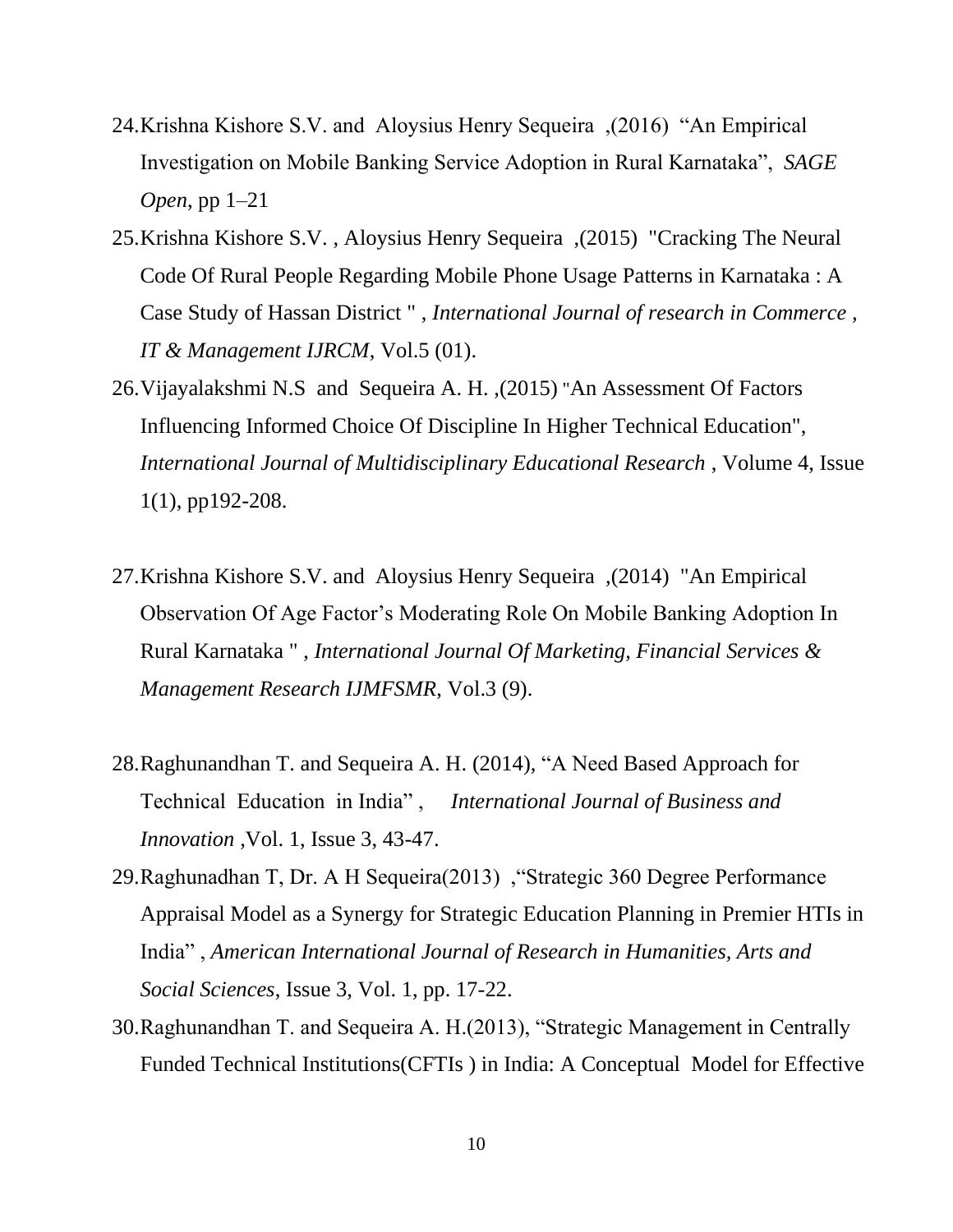Implementation" , *International Journal of Management Research and Business Strategy , Vol.2, No.1 , 15-32.* 

- 31.Seema S Shenoy, Sequeira A. H. and Devaraj K. (2013) , "The Saga Of Indian Retail Avalanche" , *International Journal of Development Research* , Vol. 3, Issue, 06, pp.026-029 .
- 32.Bijuna Mohan and Sequeira A.H.,(2012),"Linking customer -based brand equity with business performance-A conceptual framework", *AMET International Journal of Management* , vol.4, No.2.
- *33.*Bijuna Mohan and Sequeira A.H.(2012), "Customer Based Brand Equity in the Fast Moving Consumer Goods Industry in India" , *The International Journal of Management ,* Vol.1, Issue 4, pp1-19.
- 34.D'Souza Sunil and Sequeira A.H. (2012), "Measuring the Customer-Perceived Service Quality in Health Care Organization: A Case Study", *Journal of Health Management*, 14(1) ,pp 27–41.
- 35.Seema S Shenoy, A. H Sequeira and Devaraj k, (2012). "Service Quality oriented customer-centric Retail Strategy for Indian Supermarket Retailers" ,*International Journal of Marketing and Business Communication,* Vol.1, Issue 1, pp11-17.
- 36.Seema S Shenoy, A. H Sequeira and Devaraj k, (2011). "A New Paradigm for Supermarket Retailers Based on Customer-Centric Retail Strategic Approach" , *Manager*, No.14- 2011 , pp238-48.
- 37.D'Souza Sunil and Sequeira A.H. (2011), "Application of MBNQA for Service Quality Management and Performance in Healthcare Organizations", *International Journal of Engineering, Science and Technology*, Vol 3, No.7, pp.73-88.
- 38.D'Souza Sunil and Sequeira A.H. (2011), "MBNQA A Strategic Instrument for Measuring Performance in Healthcare Organizations: An Empirical Study", *International Journal of Multidisciplinary Research*, Vol 1, No.4 ., pp 25-29.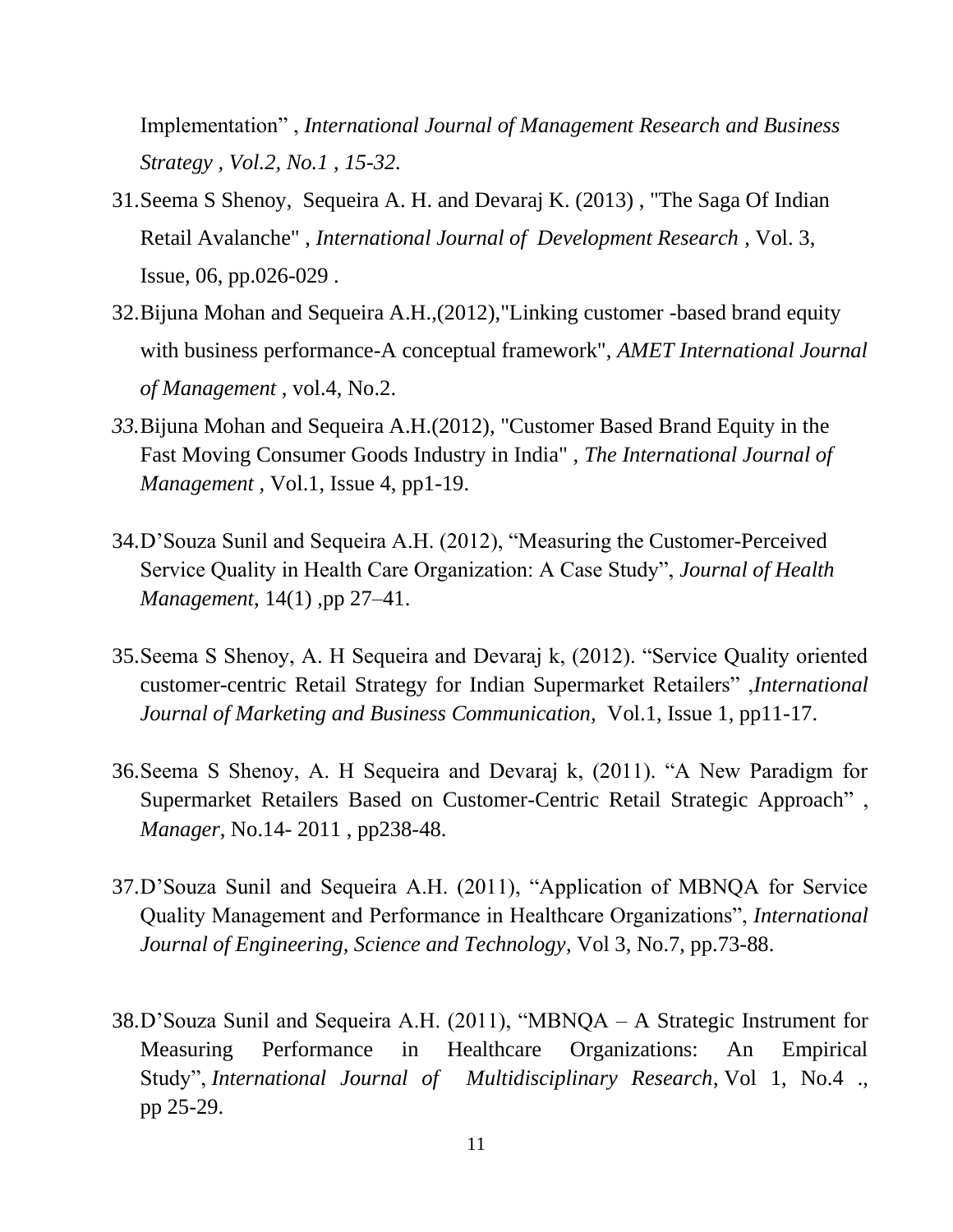39.Narayan K. and Sequeira A.H., (2010). "Rationality and Behavioral Influences on Career Decisions- A Study on Voluntary Retirees of PSU Banks", *AIMS International Journal of Management*, Volume IV, No.2.,pp18-24.

#### **National Journals**

- 1. Vijayalakshmi N.S, .Sequeira A.H. (2018). "Campus Adaptations vary on Source of College Expense Among Engineering Undergraduate Students." *Journal of Advances and Scholarly Researchers in Allied Education.*15(3), 55 – 72.
- 2. Vijayalakshmi N.S and Sequeira A. H. ,(2017) "The Role Of Mother's Level Of Education Contouring Students Adaptation At Campus", *Indian journal of Applied Research*,Vol.7, Issue 1 , pp762-767 .
- 3. Bijuna C. Mohan and A.H. Sequeira (2016) "The impact of customer-based brand equity on the operational performance of FMCG companies in India", *IIMB Management Review* , Vol.28, 13–19.
- 4. Vijayalakshmi N.S and Sequeira A. H. ,(2016) " Campus Adaptations by Age Cohort ", *Man in India,* Volume 96, Issue 5, pp1553-1562.
- 5. Claret Mendonca , Sequeira A. H. ,(2016) "Institutions, Policies and Programs for Women Entrepreneurs in Small and Medium Enterprises: A Critical Review of the Literature ", *Research Journal of Social Sciences and Management,* Vol.06(2) ,pp. 57-65.
- 6. Krishna Kishore and Sequeira A. H. (2015)" Exploring Rural Household's adoption of Self Service Technologies in Banking Industry ", *TATVA* , vol.XII, pp10-17. ISSN 0973-0974.
- 7. Manohar V. Serrao, Sequeira A. H. and Varambally K.V.M (2013) , "Conceptual Framework to Investigate Accessibility and Impact of Financial Inclusion", *PARIPEX- Indian Journal of Research* ,Vol.2, Issue 2 , pp47-49.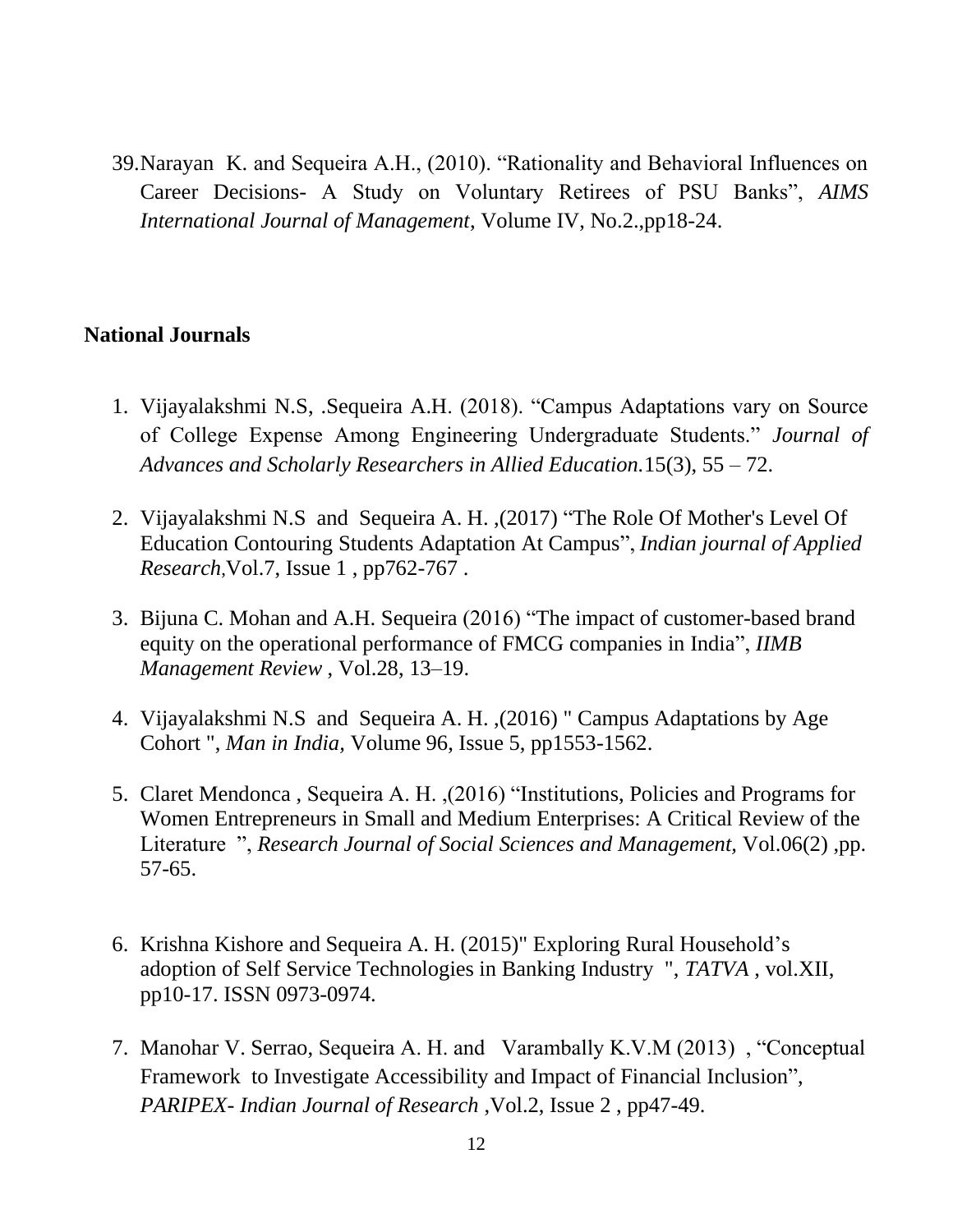- 8. Monika Mohanan , Sequeira A. H. and Sentil Kumar M.S.(2013), "Employee Engagement and Motivation : A case Study", *KHOJ-Journal of Indian Management Research and Practices ,*Vol. III, Issue 03 , pp46-54.
- 9. Bijuna Mohan and Sequeira A.H., (2013)," Brand equity and business performance: Towards a conceptual framework*", Indian Journal of Marketing,* vol.43, No.2, pp5-10 .
- 10.Seema S Shenoy, A. H Sequeira and Devaraj k, (2012), "A Conceptual Framework for Customer-Centric Strategic Approach for Competitive Advantage with Specific Reference to Super Market Retailers in India", Indian Journal of Marketing, vol.42, No.3 .pp.46-50.
- 11.Sunil C. D'Souza and Sequeira A. H. ( 2012 ),"Development of Grounded Theory Towards Measurement of Patient Service Quality in Health Care Organizations", *PES Business Review* , vol.7, Issue 2 , pp27-39.
- 12. Krishna Kishore and Sequeira A. H. (2012)" Exploring Branchless Banking Alternatives in Rural Areas as a Part of Financial Inclusion ", *The SAMS Journal*, vol.6 (2), pp38-46.
- 13.Bijuna Mohan and Sequeira A.H.,(2012),"Exploring the Interlinkages between Brand Equity and Business Performance – Towards a Conceptual Framework", *Indian Journal of Marketing*, Vol43 No.2,pp5-10.
- 14.Sequeira A. H. and Krishna Kishore ,(2012) " Exploring Rural Household's Adoption of SSTs (Self Service Technologies) with Special Reference to ATMs in Banking Industry", *Vishwakarma Business Review* , Vol: II, Issue: 2, pp9-13.
- 15.S B Mallur , N L Hiregouder , A H Sequeira, (2011), "Implementation of TQM Program in North Karnataka Manufacturing SMES", *SJCET Journal of Engineering and Management,* Vol.4, No.2,pp.7-15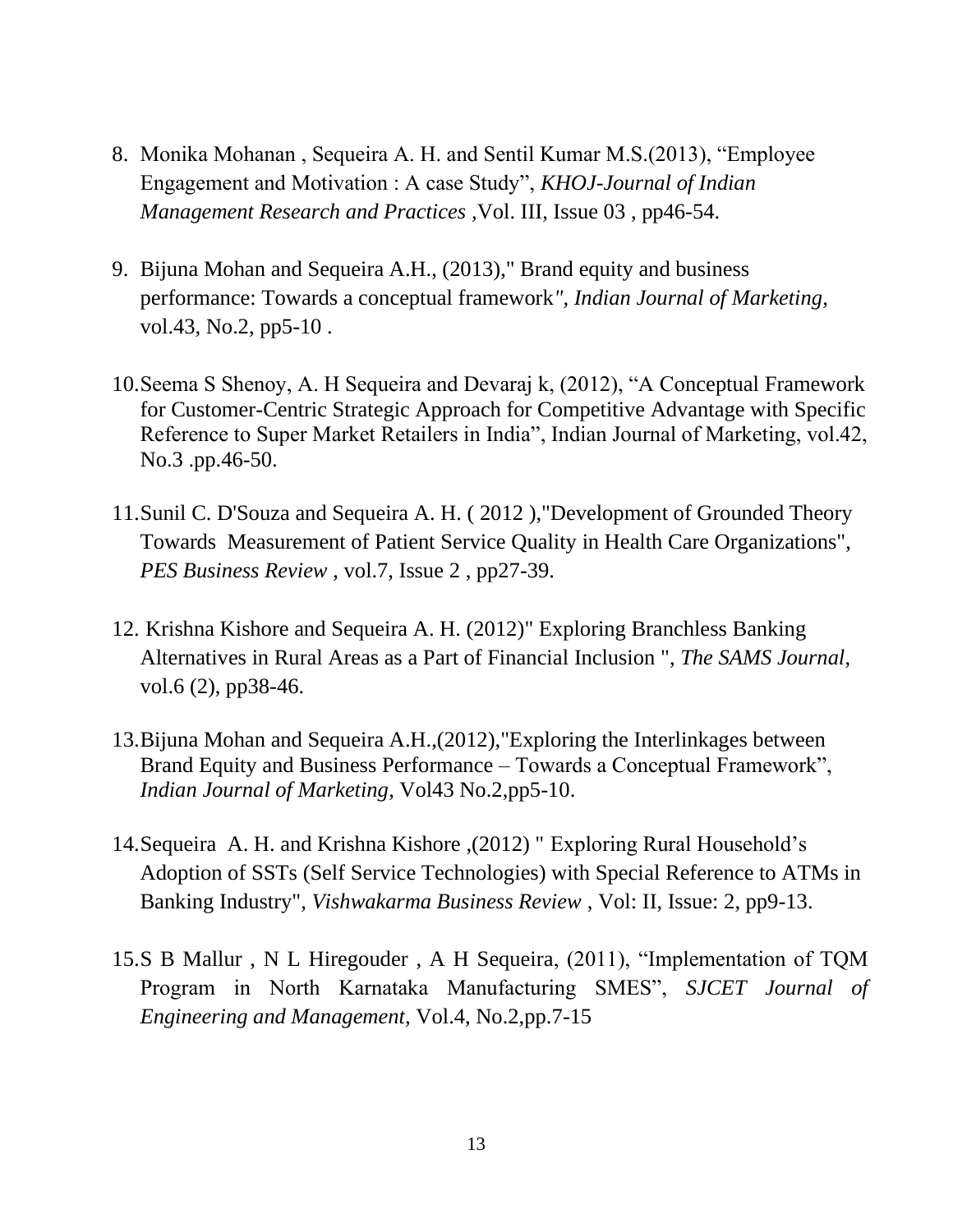- 16.Seema S Shenoy, A. H Sequeira and Devaraj k, (2011). "Service Quality: The Corner Stone of Customer-Centric Retail Strategy for Supermarket Retailers in India", *RVIM Journal of Management Research*, Vol.3, Issue 2, pp42-48.
- 17.S B Mallur, N L Hiregouder , A H Sequeira, (2011), "The relationship between TQM Practices and Business Excellence in Small and Medium Sized Manufacturing Enterprises of North Karnataka Region" , *SDMIMD Journal of Management*, Vol. 2, No. 1., pp. 18-31
- 18.Sunil C. D'Souza and Sequeira A. H., (2011). "Information Systems and Quality Management in Healthcare Organization : An Empirical study" , *Journal of Technology Management for Growing Economies,* Volume 2,Number 1 , pp.47-60.
- 19.D'Souza Sunil and Sequeira A.H., (2010). "MBNQ Criteria and Performance Measurement: Review, Critic and Research Agenda", *PES Business Review*, Volume V, Issue 2,pp23-27.
- 20.Narayanan K. and Sequeira A.H., (2009). "Voluntary Retirement Scheme 2001- Impact on Employee Productivity", *The Indian Banker*, Volume IV, No.8, P29.
- 21.Sambatur Sridhar, Sequeira A. H., (2009). "What motivates faculty to Peruse Research Activities", *Gitam Journal of Management*, Vol.7.,pp13-20.
- 22.Sequeira A. H., Latha Krishnan and M.Snehalatha, (2008). "Empowerment of Underprivileged Women through Self-help Groups", *Journal of Community Guidance & Research*, Vol.25, No.1: pp.62-74.
- 23.D'Souza Sunil and Sequeira A. H., (2008), "Revolutionizing Healthcare Services-Strategic Alternatives", *TATVA*, Vol.V, No.1, pp39-51.
- 24.Sridhar Sambatur , Sequeira A. H., (2007). ["Student satisfaction survey in an](http://www.indiancitationindex.com/full_record.aspx?ID=1254533)  [engineering college in India -](http://www.indiancitationindex.com/full_record.aspx?ID=1254533) A case study", *Indian Journal of Technical Education* Volume: 30 Issue: 1, pp. 31-39.
- 25.Sridhar Sambatur , Sequeira A. H., (2007). ["Content analysis of Mission](http://www.indiancitationindex.com/full_record.aspx?ID=155568)  [Statements of Engineering Colleges"](http://www.indiancitationindex.com/full_record.aspx?ID=155568), *Management & Change*, Volume: 11 Issue: 1, pp. 1-26.

#### **BOOK CHAPTERS**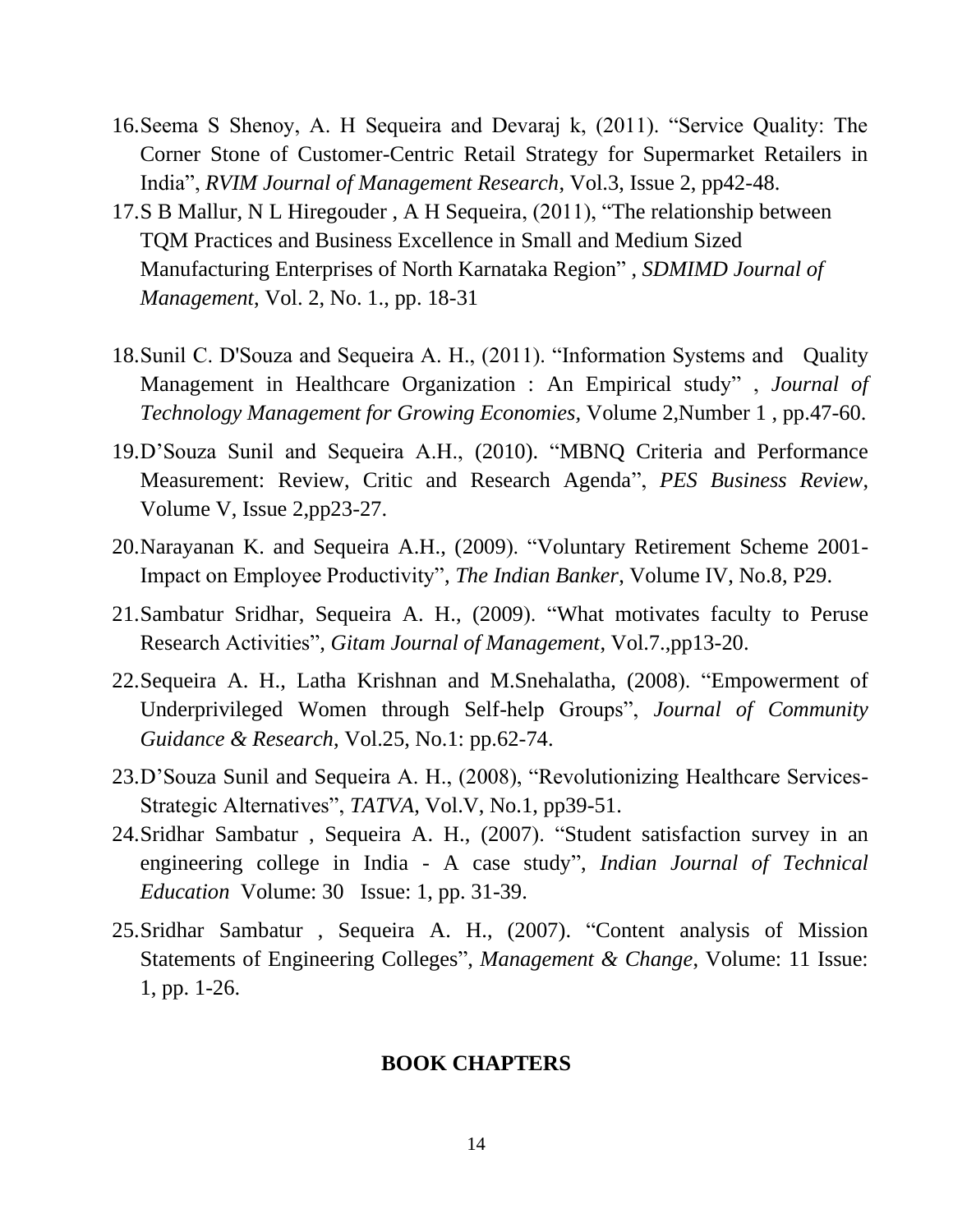# **Chapters Contributed**

- 1. Vadivel S.M., and Sequeria A. H. (2019) "A Novel Approach for Operational Performance Mail Processing Facility Layout selection using Grey Relational Analysis: A Case on India Speed Post Service Industry", Advances in Intelligent Systems and Computing, Springer publishers, vol.940, pp.1123-1132, DOI: https://doi.org/10.1007/978-3-030-16657-1\_105.
- 2. Vadivel S.M., Sequeria A. H, Sunil Kumar Jauhar. (2019) "Metaheuristic for Optimize the India Speed Post Facility Layout Design and Operational Performance Based Sorting Layout Selection Using DEA Method", Advances in Intelligent Systems and Computing, Springer publishers, vol.941, pp.1035-1044, DOI: https://doi.org/10.1007/978-3-030-16660-1\_101.
- 3. Vadivel S.M., Sequeria A.H., Sunil Kumar Jauhar, Baskaran.R "Application of multi-criteria decision-making approach for the evaluation of Tamilnadu private bus companies from passengers' perspective", Advances in Intelligent Systems and Computing, Springer publishers.
- 4. Vadivel S.M., Sequeria A.H., Sunil Kumar Jauhar, Amirthagadeswaran K.S. "CNC Machine Shop Floor Facility Layout Design using Genetic Algorithms", Advances in Intelligent Systems and Computing, Springer publishers.
- 5. Claret Mendonca and Sequeira A. H., ' Women Entrepreneurs' Access to Finance in Small and Medium Enterprises: A Conceptual Framework' in Gender And Management: International Perspectives, Rawat Publications ,ISBN: 9788131608869, New Delhi, 2017
- 6. Krishna Kishore and Sequeira A. H., "Social Capital and Financial Inclusion Through Banking Technology" in Education as A Silver Lining to Quell Social Exclusion , Niruta Publication , Bangalore , 2013
- 7. Krishna Kishore and Sequeira A. H., "Self-Service Technologies-A Silver Lining for Financial Inclusion" , in Inclusive Growth and Microfinance Access, Excel India Publication, New Delhi , 2013.
- 8. Manohar V. Serrao and Sequeira A. H., "Role of Financial Inclusion in Rural Transformation-A Need for Multidimensional Approach", in Rural Transformation and Development Perspectives: Managerial Challenges, Excel India Publishers, New Delhi, 2012.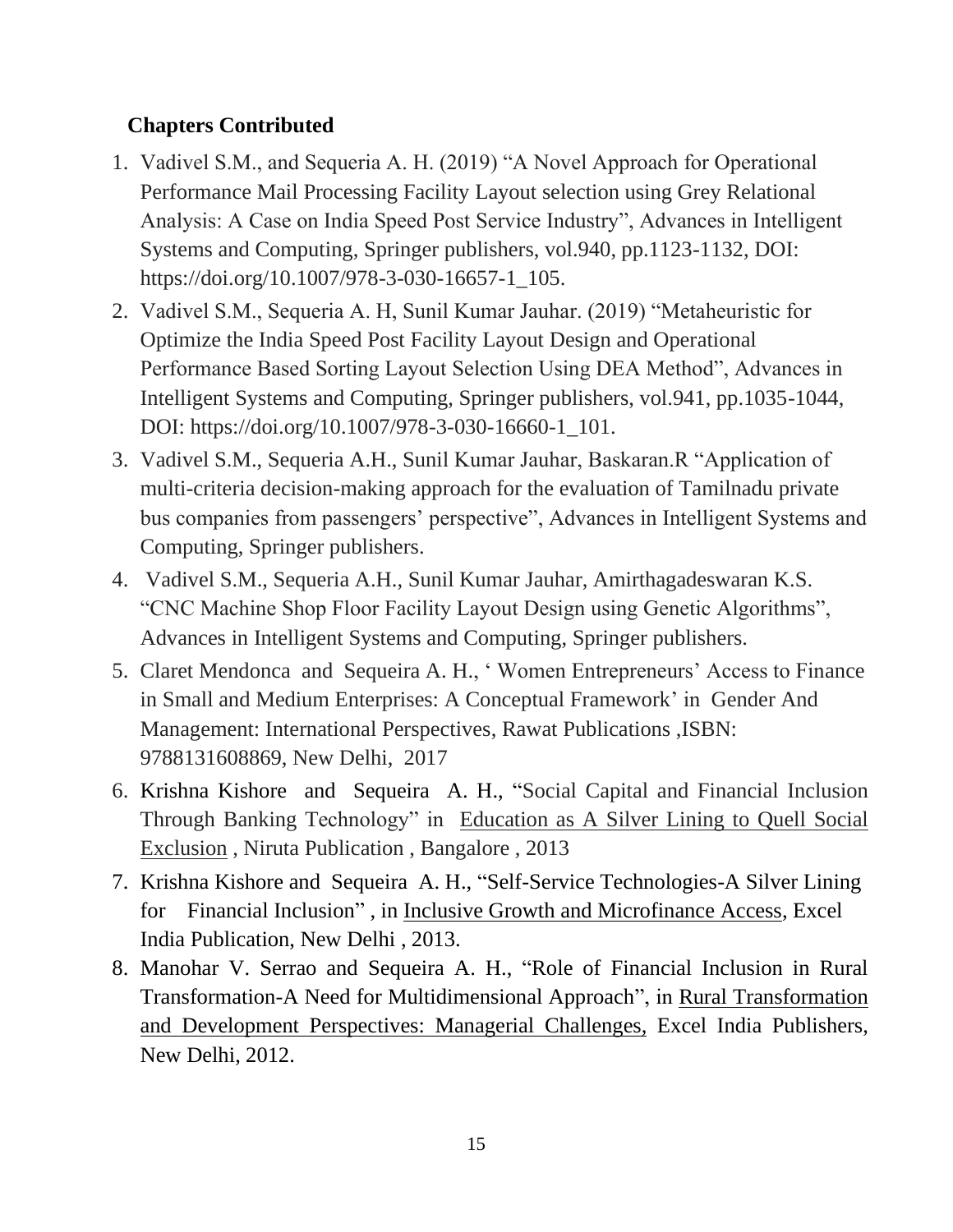- 9. Sunil C. D'Souza and Sequeira A. H., "Performance Measurement in Healthcare Organisations: An Empirical Study", in Rural Transformation and Development Perspectives: Managerial Challenges, Excel India Publishers, New Delhi, 2012.
- 10.Sequeira A. H., "Annual Technical Manpower Review- Karnataka 2007", IAMIR, New Delhi and NTMIS Nodal Center for Karnataka, NITK Surathkal, 2007.
- 11.Sequeira A. H., "Making the Right Moves", in Education Plus- Career Guide 06, , Publisher , The Hindu, 2006.
- 12.Narayan K. and Sequeira A. H., ["Technology Induced Manpower Downsizing](http://books.google.com/books?hl=en&lr=&id=o_uBURxzJqoC&oi=fnd&pg=PA218&dq=dr+aloysius+sequeira+nitk+surathkal&ots=_moRkHNyep&sig=_QO7LR6rQkjsSPynGrQZAVFcgY4)  [VRS-2000: An Experience in Public Sector Banks"](http://books.google.com/books?hl=en&lr=&id=o_uBURxzJqoC&oi=fnd&pg=PA218&dq=dr+aloysius+sequeira+nitk+surathkal&ots=_moRkHNyep&sig=_QO7LR6rQkjsSPynGrQZAVFcgY4) in Technical Manpower Planning 2005, Discovery Publishing House, New Delhi, 2005.
- 13.Sequeira A. H., Bhandary T. C. and Arun Kumar, ["Employment Status of](http://books.google.com/books?hl=en&lr=&id=o_uBURxzJqoC&oi=fnd&pg=PA110&dq=dr+aloysius+sequeira+nitk+surathkal&ots=_moRkHNyep&sig=ow-kx5zvJufwwwu5w-X-pMjbc3Q)  [Engineering Students Belonging to Socially Backward Categories:](http://books.google.com/books?hl=en&lr=&id=o_uBURxzJqoC&oi=fnd&pg=PA110&dq=dr+aloysius+sequeira+nitk+surathkal&ots=_moRkHNyep&sig=ow-kx5zvJufwwwu5w-X-pMjbc3Q) A Case Study of Karnataka State", in Technical Manpower Planning, 2005, Discovery Publishing House, New Delhi, 2005.
- 14.Sequeira A. H., "Human Resource Development and Higher Education", in Christian Leadership- Shifting Focus in Theological Education, Dharmaram Publications, Bangalore, 2001.
- 15.Sequeira A. H., "Survey on Labor Market for Engineers and Technicians of Karnataka State- Publication", World Bank Survey Report, January, 1998.

#### **Conference Papers ( Last 10 years)**

#### **International**

1. Vadivel S.M and Sequeira A.H., "Value Stream Mapping Simulation (VSM-Sim): methodology to design the lean service systems in India Post Service Industry  $-A$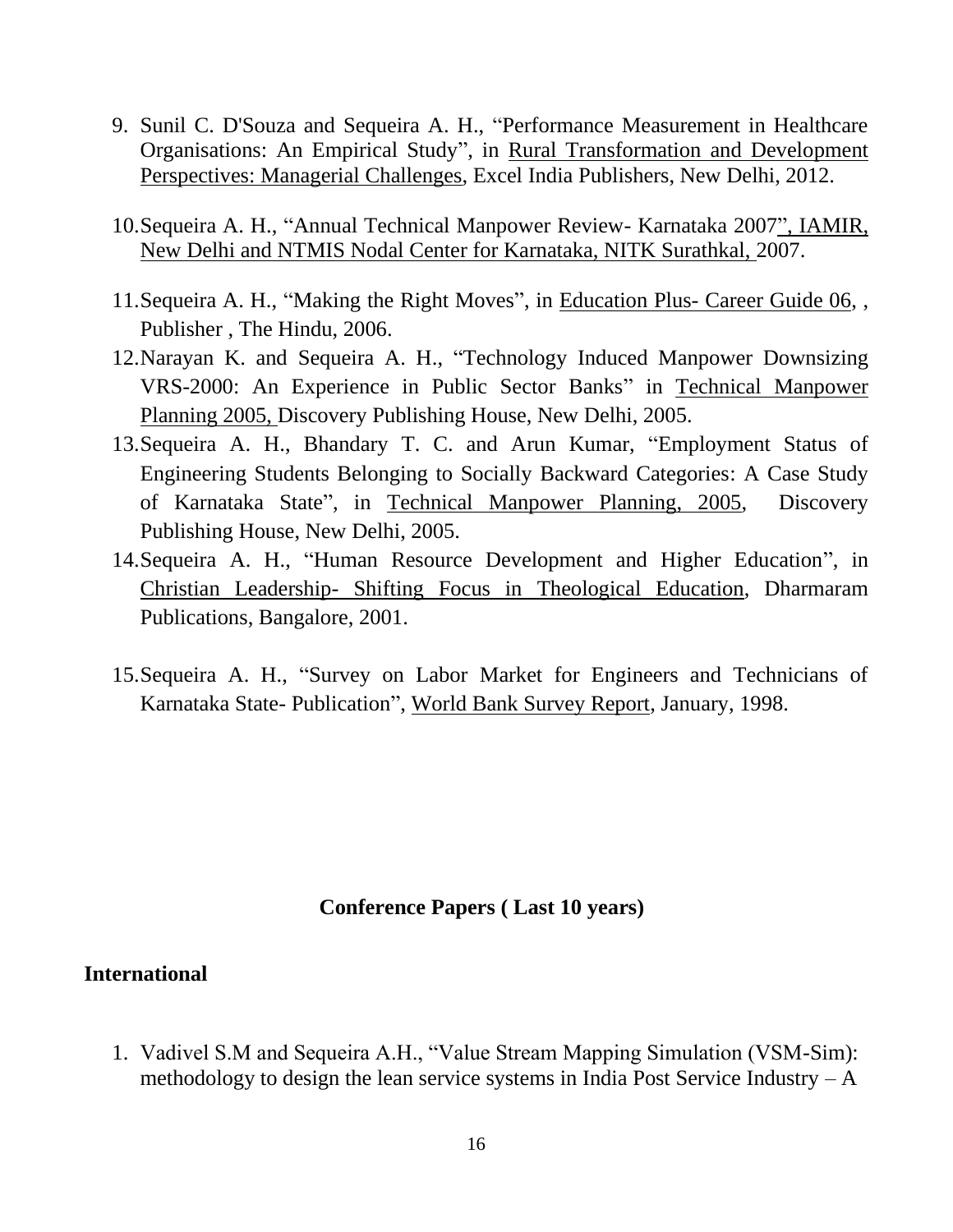case study", 8th International Engineering Symposium (IES2019) at Kumamoto University, Japan, March 13-15, 2019.pp-640-645.

- 2. Vadivel S.M., Sequeria A.H., Sunil Kumar Jauhar, Baskaran.R "Application of multi-criteria decision-making approach for the evaluation of Tamilnadu private bus companies from passengers' perspective", 4th international conference on soft computing: Theories and applications (SoCTA2019) at NIT Patna, India. December 27-29, December 2019.
- 3. Vadivel S.M., Sequeria A.H., Sunil Kumar Jauhar, Amirthagadeswaran K.S. "CNC Machine Shop Floor Facility Layout Design using Genetic Algorithms", 4th International conference on soft computing: Theories and applications (SoCTA2019) at NIT Patna, India. December 27-29, December 2019.
- 4. Vadivel S.M and Sequeira A.H., "The impact of lean service practices, workplace environment practices, and social practices on the operational performance in India Post service industry", 7th International Business Analytics and Intelligence Conference (DCAL2019) at IIM Bangalore, India, December 05-07, 2019.
- 5. Vadivel S.M and Sequeira A.H., "Indian postal service operational performance by lean sustainability approach", ATHENAEUM 18, VIII International conference on Contemporary Management Research, Bharathidasan Institute of Management (BIM), IIT Madras, 9th and 10th February 2018. Pg.no.4
- 6. Vadivel S.M and Sequeira A.H., "Indian postal manual sorting facilities layout selection using AHP methodology", RCOSCM 18, Research conference on Operations and Supply Chain Management, Symbiosis Institute of Operations Management, Nashik, 17th February 2018. Pg.no.35-47.
- 7. Vadivel S.M and Sequeira A.H., "Green Postal Service Design: Integrating quality function deployment from customer's perspectives, 2nd International Conference on Innovative Research in Science, Technology and Management (ICIRSTM 18), National university of Singapore (NUS), Singapore, 29-30,September 2018. Pg.no.31.
- 8. Vadivel S.M and Sequeira A.H., "A Novel Approach for Operational Performance Based Mail Sorting Facility Layout selection using Grey Relational Analysis: A Case on India Speed Post Service Industry", 18th International Conference on Design Intelligent Systems Design and Applications, VIT University, Vellore, Tamil nadu, 6-8,December 2018.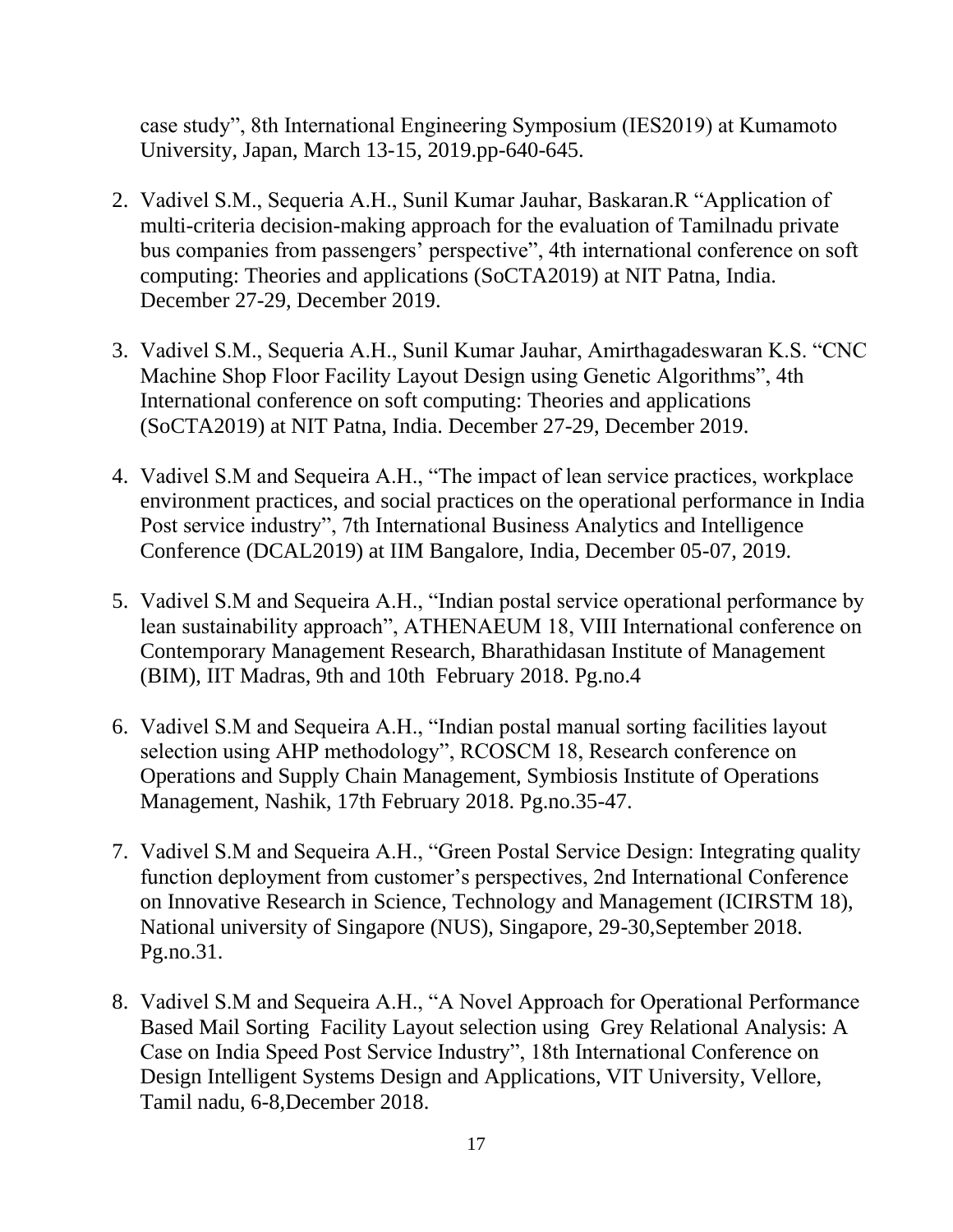- 9. Vadivel S.M and Sequeira A.H., "Metaheuristic for Optimizing the India Speed Post Facility Layout Design and Operational Performance Based Sorting Layout Selection using DEA Method", 10th World Congress on Nature and Biologically Inspired computing, VIT University, Vellore, Tamil nadu, 6-8,December 2018.
- 10.Vadivel S.M and Sequeira A.H., "Evaluating and Ranking the operational performance Mail Processing Facilities layout using Grey Relational Analysis", 12 Annual International Conference of the Society of Operations Management, IIM Kozhikode, 20-22,December 2018. Pg.no.16.
- 11.Vadivel S.M and Sequeira A.H., "Implementing lean service tools and techniques in India speed post service – A case study", 12 Annual International Conference of the Society of Operations Management, IIM Kozhikode, 20-22,December 2018. Pg.no.17.
- 12.Vadivel S.M and Sequeira A.H., "An operational performance of Indian Postal Service using Lean manufacturing approach A conceptual framework", International conference on Strategies in volatile and uncertain environment for emerging markets , Department of Management Studies, IIT Delhi, 14-15 July, 2017.Pg.no.20.
- 13.Vadivel S.M and Sequeira A.H., "Lean service application towards operational performance in Indian postal Mailing service –A conceptual model", 4th International conference on Advancement in Engineering, Applied Science and Management (ICAEASM-2017), Centre for Development of Advanced Computing (C-DAC), Juhu, Mumbai, 8th October 2017.
- 14.Sunil D'Souza and A.H. Sequeria, "Inclusive growth in Enhancing healthcare service quality", International management research academy, London and Indian Institute of Management, Bangalore (IIM-B), 16-I8 December, 2015 .
- 15.D'Souza Sunil , Sequeira A.H., and Jane Banaszak-Holl , "Corporate performance appraisal of healthcare organisations : A strategic analysis", Second International Conference on Business Analytics and Intelligence(ICBAI), Indian Institute of Science , Bangalore , 18-20 December 2014.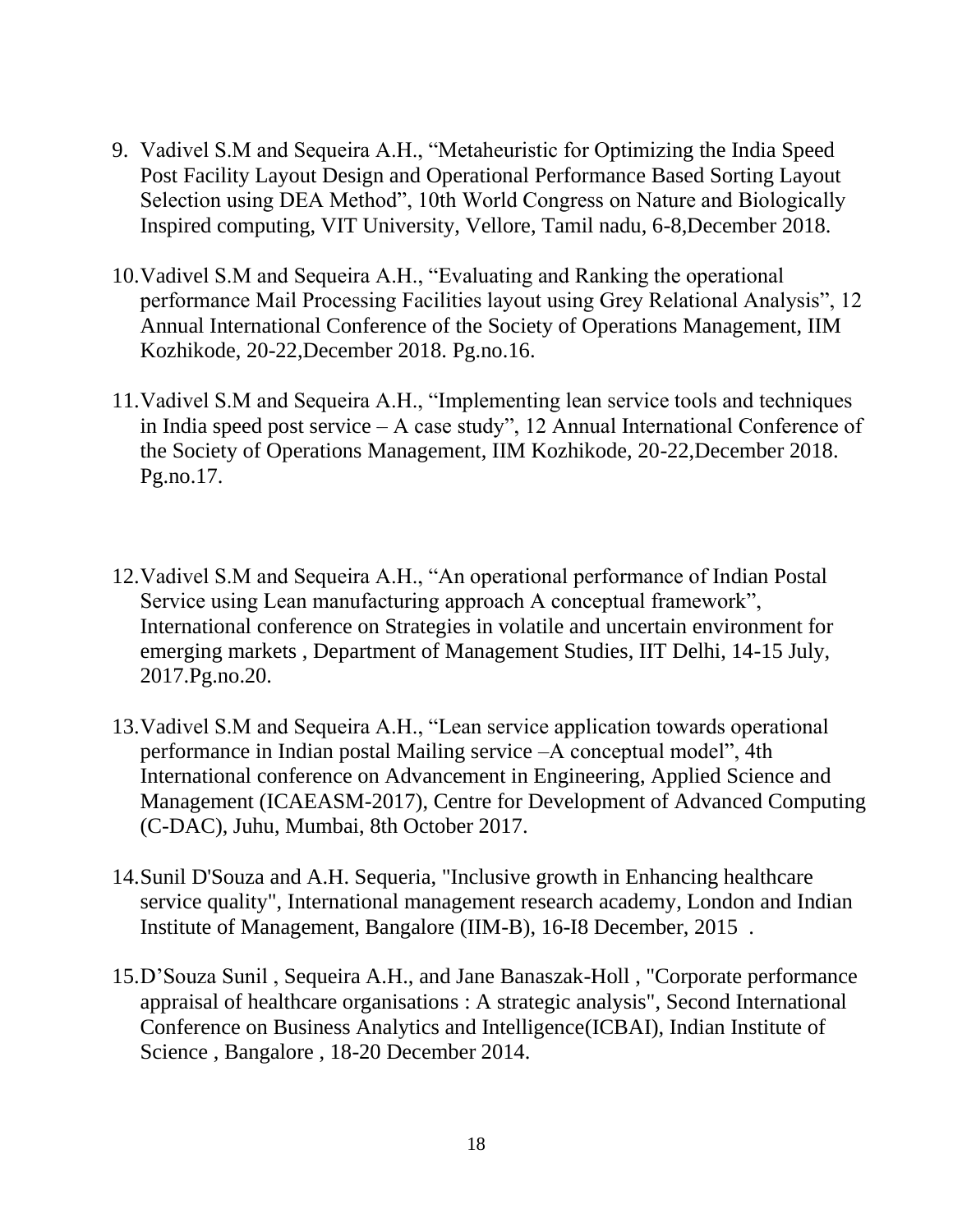- 16.Sequeira A. H., "Conceptualizing Research-An Overview", International conference on Power of the past-Force for the Future, organized by Fr. Muller College of Nursing, 13June 2014.
- 17.Claret Mendonca and Sequeira A. H. , "Women Entrepreneurship for Economic Growth and Development : A Framework" , presented at International Research Conference organized by Jamnalal Bajaj Institute of Management Studies , Mumbai , 6- 7 March , 2014
- 18. Bijuna C Mohan and Sequeira A. H. , "The Impact of Customer-Based Brand Equity on the Operational Performance of FMCG Companies in India" ,presented at International Conference on Business Analytics and Intelligence Conference organized by Indian Institute of Management, Bangalore , 11-13 December 2013.
- 19. Sourabh Jain, Kiran Shet, Sequeira A. H. , "ERP implementation at New Mangalore Port, India"., presented at 4<sup>th</sup> International Online Conference on Business and Management organized by IOCBM 2011, 28 -30 April 2011.
- 20. Seema S. Shenoy, Sequeira A.H., Devaraj K., "Customer-Centric Retail Strategy- A New Milestone For Supermarket Retailers in India.", presented at 4<sup>th</sup> International Online Conference on Business and Management organized by IOCBM 2011, 28 -30April , 2011
- 21.Manohar V. Serrao, Sequeira A. H. and V. Basil Hans, "Designing A Methodology To Investigate Accessibility And Impact of Financial Inclusion", presented at International Conference on Innovation and Inclusive in Banking: Issues, Strategies and Options, organized by Kannur University, 3-4 February , 2011.
- 22.Seema S Shenoy, Sequeira A. H. and Devaraj K, "Customer-centric Strategic Approach for Indian Supermarket Retailers : A Conceptual Framework", presented at AIMS International Conference on Management Education in 2010:Issues, Challenges and Opportunities, organized by Indian Institute of Management Ahmadabad, 1-4 January , 2011.
- 23.Somashekar, Sequeira A. H. , and Kiran K B , "A Philosophy to Develop Services for Bottom of the Pyramid Market: A Case of Cellular Mobile Service Provider",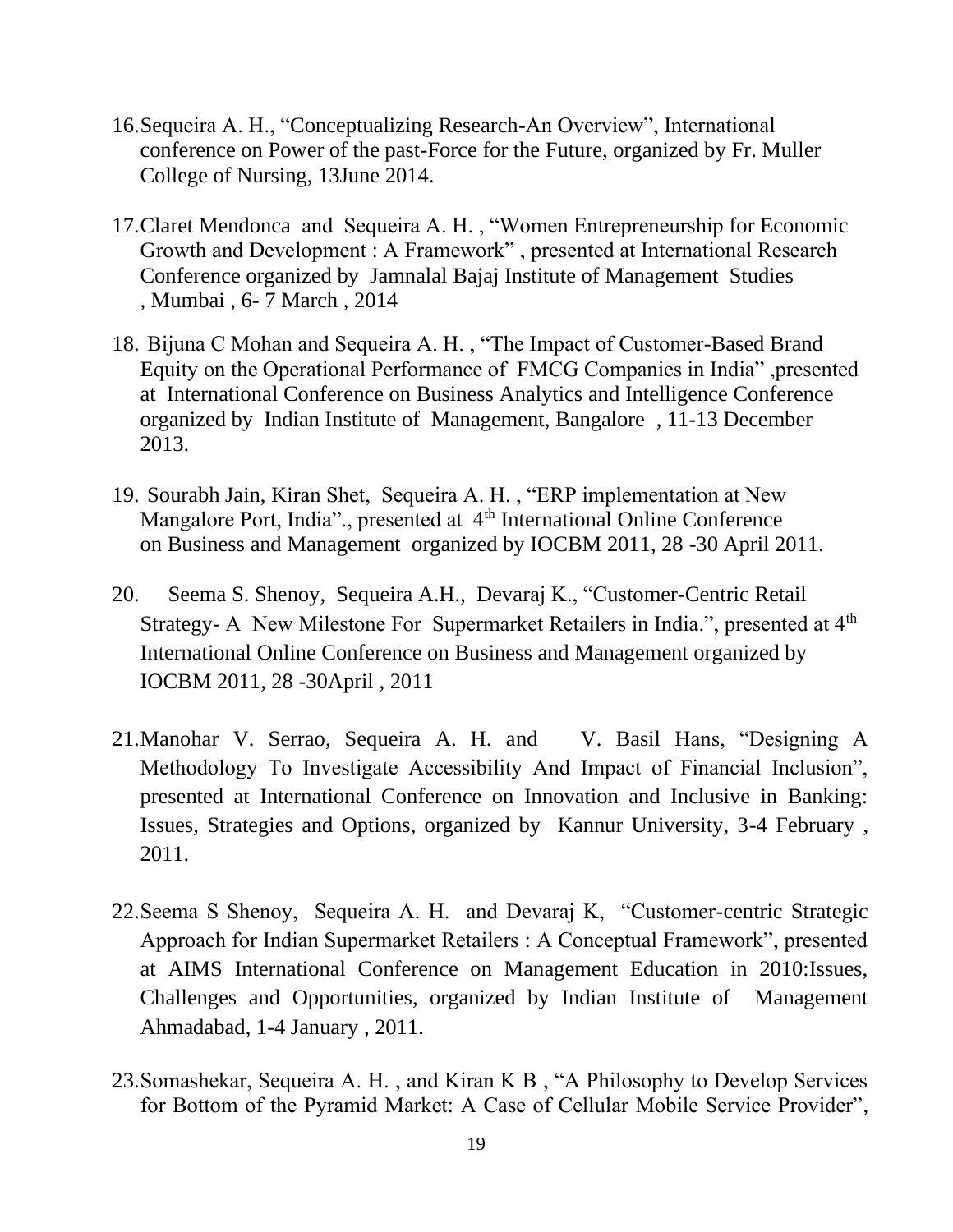presented at International Conference on Challenges to Inclusive Growth Economies , organized by Indian Institute of Management Ahmadabad & Strategic Management Forum , 15-17 December , 2010.

- 24.K.Narayan and Sequeira A. H., "The Bounded Rationality and Behavioral Influence on Career Decisions- A Study on Voluntary Retirees of PSU Banks", presented at International Conference on Technology and Business Management, Dubai, on 16-18 March, 2010.
- 25.D'Souza Sunil and Sequeira A.H., "A Critical Analysis of Service Quality and Performance through MBNQ Health Care Criteria- Benefits and Research Direction", presented at International Conference on Health Care Market and Emerging Consumers- Innovation Efficiency and Effectiveness, organized by MIM Manipal, 21-23 January , 2010.
- 26.Bijuna Mohan and Sequeira A.H., "An Application of David A. Aaker's Brand Equity planning model – A case study approach,  $2009$ ", presented at International Conference on Economics, Business Management and Marketing (EBMM 2009),organized by Nauyang Technological University, Singapore, 9-11October 2009.

## **National**

- 1. Sequeira A.H., 'Role of governance and technology in sustainable social development' at National conference on " Sustainable Social Development", St. Aloysius Evening College ar Mangalore Sociology Association, 3<sup>rd</sup> March, 2018.
- 2. Sequeira A.H., 'Strategic Planning in University' , conference on "Formation of Jesuit University with Difference", St. Joseph's College(Autonomous), Bangalore, 17-18 November 2017
- 3. Manohar V. Serrao , Sequeira A. H. and K.V.M. Varambally , "A Model for Financial Inclusion and Inclusive Growth- With Special Reference to Vulnerable Section Households", National Conference on Emerging Issues in Banking and Finance in a Technology Driven Economy , HSM Dept. , NITK,Surathkal , February 20th, 2015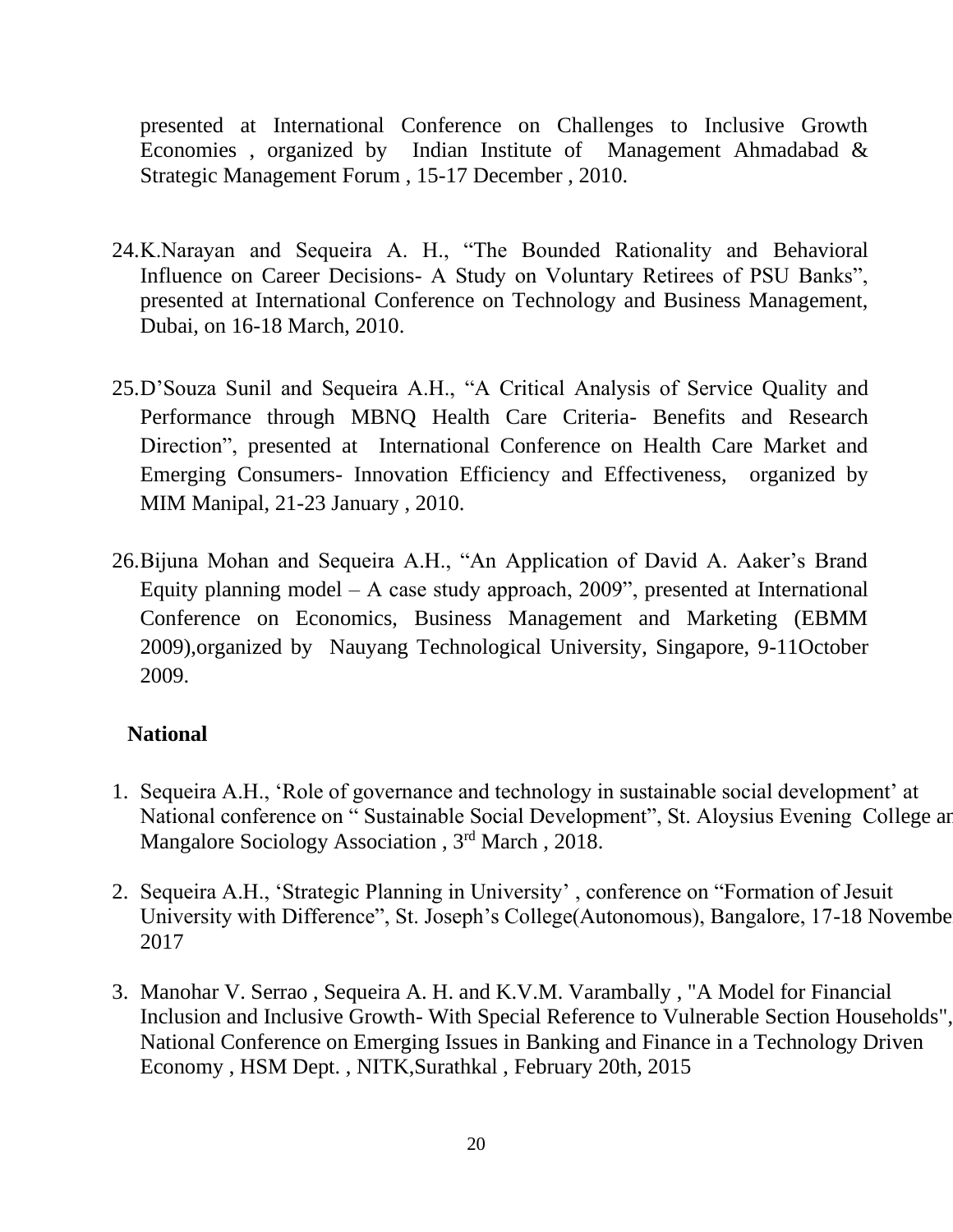- 4. Krishna Kishore and Sequeira A. H.,"Role of Indian accreditating bodies in Higher Education", National conference on Outcome Based Education " , NITK, Surathkal, January 16-17 , 2015.
- 5. Claret Mendonca and Sequeira A. H. ," Effectiveness of Government Policies and programs for promoting women entrepreneurship in small enterprises ", presented at National conference on 'MSMEs-Role in propelling economic development of India', organized by R. V. Institute of Mangement , December 6, 2014.
- 6. Claret Mendonca and Sequeira A. H. ," Women entrepreneurs in small and medium enterprises and their access to capital", presented at Women's World Congress on 'Gender in a changing world', organized by University of Hyderabad, August 17-22, 2014.
- 7. Bijuna Mohan and Sequeira A.H., "Consumer Based Brand equity and its Antecedents in the fast moving consumer goods" , presented at 12th Consortium of Students in Management Research (COSMAR) , organized by Department of Management Studies, IISc. Bangalore, 16- 17 November 2012.
- 8. Manohar V. Serrao and Sequeira A. H., "Role of Financial Inclusion in Rural Transformation-A Need for Multidimensional Approach" , presented at National Conference on Rural Transformation and Development Perspectives: Managerial Challenges organized by , Manipal Institute of Management , Manipal, 21- 22January, 2012.
- 9. Sunil C. D'Souza and Sequeira A. H., "Performance Measurement in Healthcare Organisations: An Empirical Study", presented at National Conference on Rural Transformation and Development Perspectives: Managerial Challenges, organized by Manipal Institute of Management, Manipal, 21-22January , 2012.
- 10.Krishna Kishore and Sequeira A. H., "Rural Households Adoption of SSTs -An Economic Development Perspective" presented at , National Conference on Rural Transformation and Development Perspectives: Managerial Challenges, organized by Manipal Institute of Management, Manipal, 21-22 January , 2012.
- 11.Raghunandhan T. and Sequeira A. H., "Strategic Management Practices in Centrally Funded Technical Institutions(CFTIs ) in India", presented at 11th Consortium of Students In Management Research-COSMAR, organized by Dept.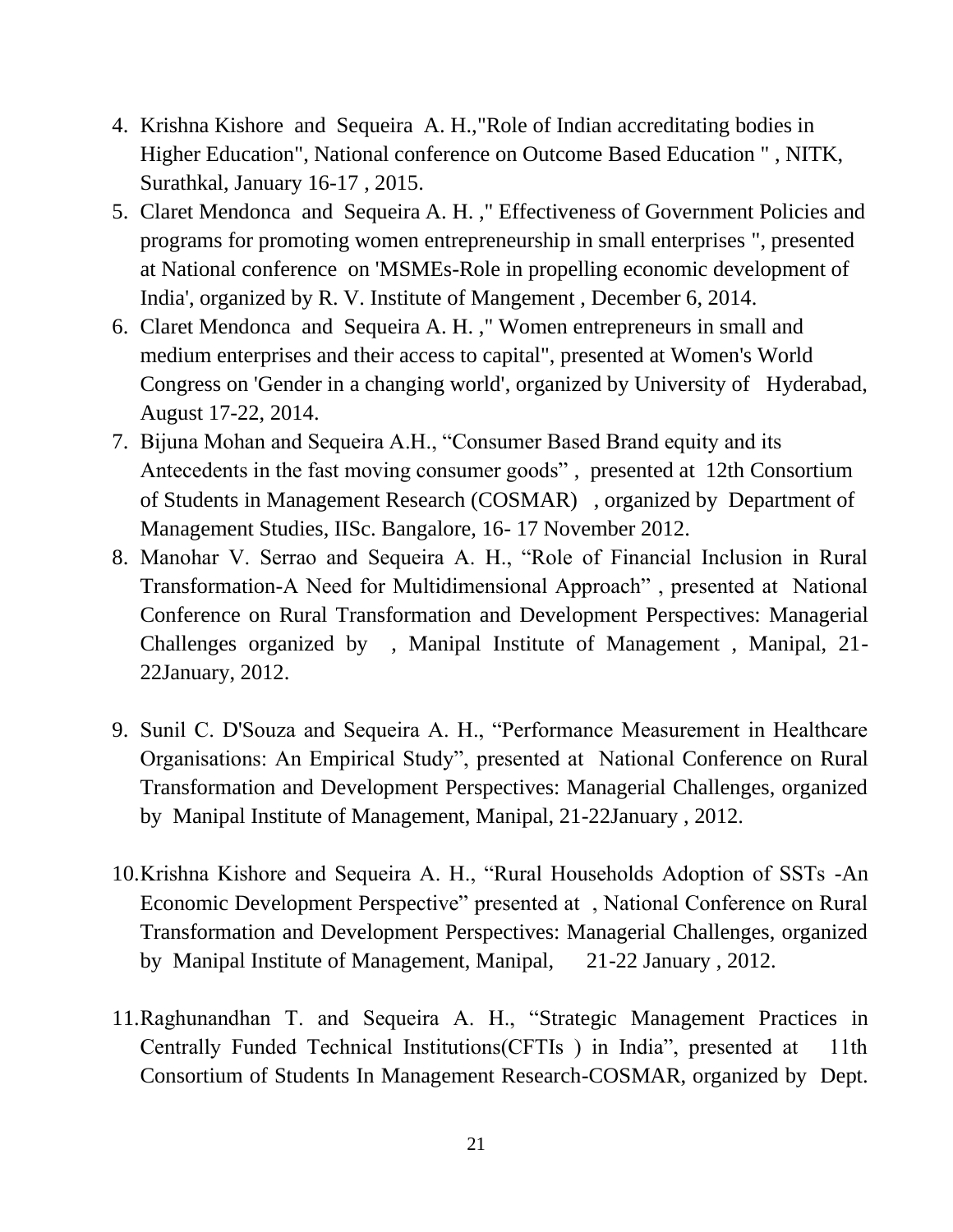of Management Studies, Indian Institute of Science, Bengalauru , 21October , 2011.

- 12.Seema Shenoy, Sequeira A. H., and Devaraj K. , "Design of a New Conceptual Framework for Supermarket Retailers in India", presented at National Conference on Retail Excellence -NCRE 2011, organized by Jagan Institute of Management Studies, New Delhi, 11October , 2011.
- 13.Sunil D'Souza and A.H. Sequeira , "Enhancing the rural healthcare delivery in India", National conference on marketing to rural consumers-understanding and tapping the rural market potential , at Indian Institute of Management Kozhikode, Kerala , April 2008.

#### **Reports authored**

- Strategic Plan : 2010-20, NITK, Surathkal,
- 'Survey on Labour Market for Engineers and Technicians of Karnataka State', World Bank Survey Report, January, 1998.

#### **Radio Talks**

Two different talks on Career Guidance and Management Education delivered (2014 and 2016) on All India Radio , Mangalore.

#### **Countries visited**

Italy and France (2019), Singapore (2018) , USA (2015) , Dubai(2013) , Switzerland (2010) , Germany (2001) , UK (1995).